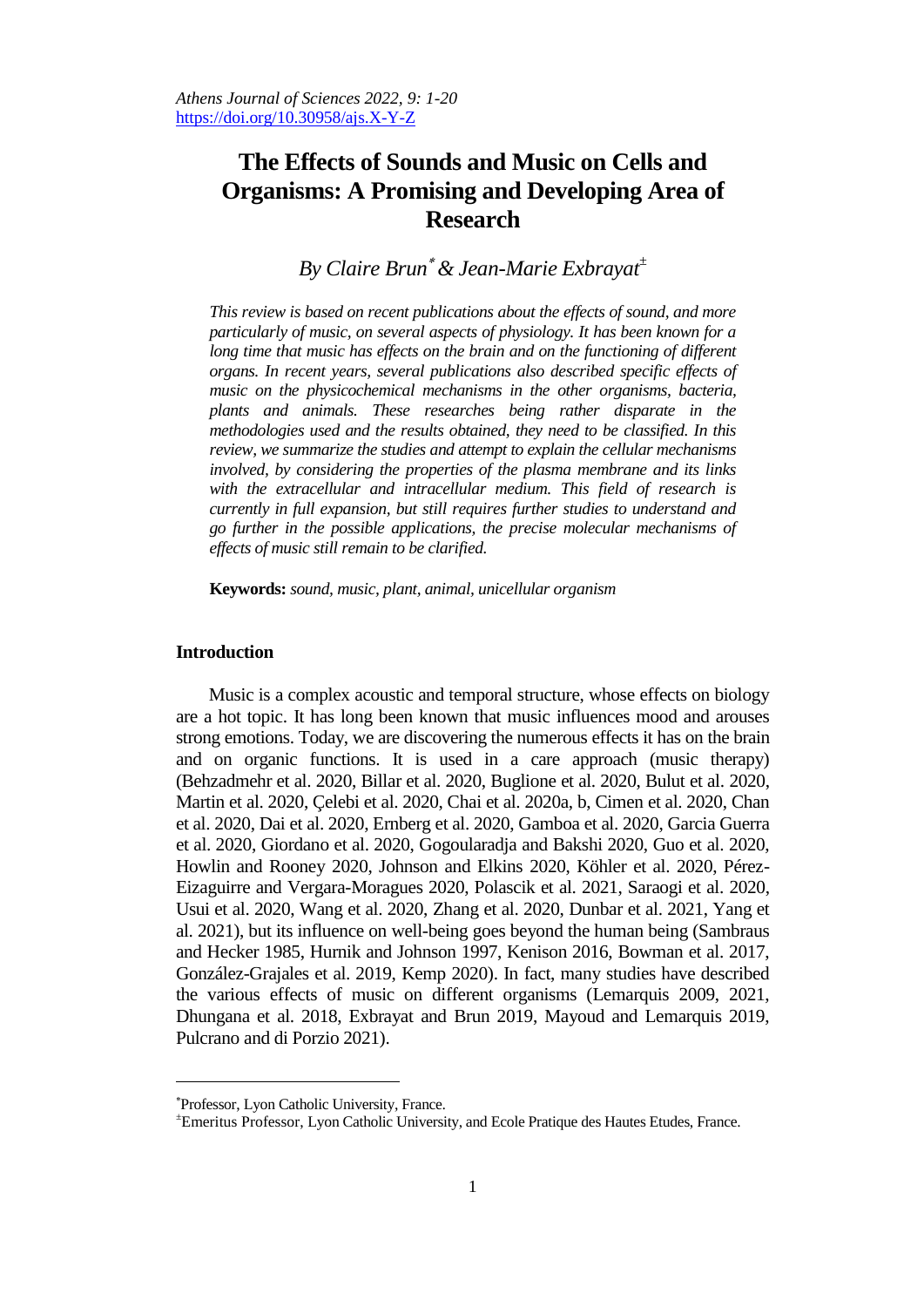Music is a fundamental mean of communication, which developed and diversified over the millennia as human beings migrated around the planet (Wallin et al. 2000, Mehr et al. 2020, Savage et al. 2020). It allows people to share intentions and emotions. Power of music pass through the capture of musical sounds by auditory cells which record sounds, transform them into electrical signals which in turn reach the brain where they are translated into emotions. The neurophysiological mechanisms are better known thanks to the development of innovated methods (Zimmermann and Fermin 1996, Fettiplace and Hackney 2006, Ashmore 2008, Müller 2008, Rabbitt et al. 2010). Scientific evidences thus confirmed the long-praised medicinal virtues of music, such as neurostimulation and neuroprotection (Lemarquis 2009, 2021, Jones et al. 2020). But for a few years now, more and more publications have addressed the direct effects on nonauditory cells, a less obvious aspect of the effects of music (Lestard et al. 2013, Lestard and Capella 2016). The experiences performed by researchers present very disparate results. Whatever this great disparity, the study of the effects of sound and music on cells reveals the available possibilities to modulate cell physiology.

## **Evolution and Adaptation of Communication in the Animal Kingdom**

So that on organism could live, it is necessary that it communicates with other organisms and, in a broader sense, with the elements of the environment. Throughout its life, every organism is subject to many stimuli. In unicellular organisms, the single cell is equipped with receptors that register different types of stimuli acting directly on it. Some unicellular, prokaryotes or eukaryotes, are sensitive to molecules emitted by other individuals and react by synthesizing substances. They may also be sensitive to vibrations produced by sound and respond by producing molecules. For example, among unicellular organisms, volvox algae live in colonies of thousands of flagellated cells, able to move toward the same direction. All the cells contain a light-sensitive pigment that directs each cell towards it, and the perception of light allows a set of juxtaposed cells to move towards the same goal (Hallmann 2003, Ikushima and Maruyama 2007).

In sponges, jellyfish and polyps, a reduced number of cell types is observed and the nervous system is limited to a few neurons, or it is almost absent (Arai 1997, Moore 2006, Barnes et al. 2009). The perception of external signals exists however and allows oriented movements and responses adapted to the environment. As organisms become more complex, various sensory organs appear, in connection with the development of an increasingly efficient nervous system. The latter will allow a better adaptation of the organisms in their environment. Stimuli are then received by receptors of sense organs, and the nerve impulses are transmitted and interpreted by the nervous system.

For Humans, the five specific senses commonly known and already listed by Aristotle (384-322 BC), are touch, sight, hearing, smell and taste. In addition, there is a general sensitivity including mecanoreception, thermoception, nociception and proprioception.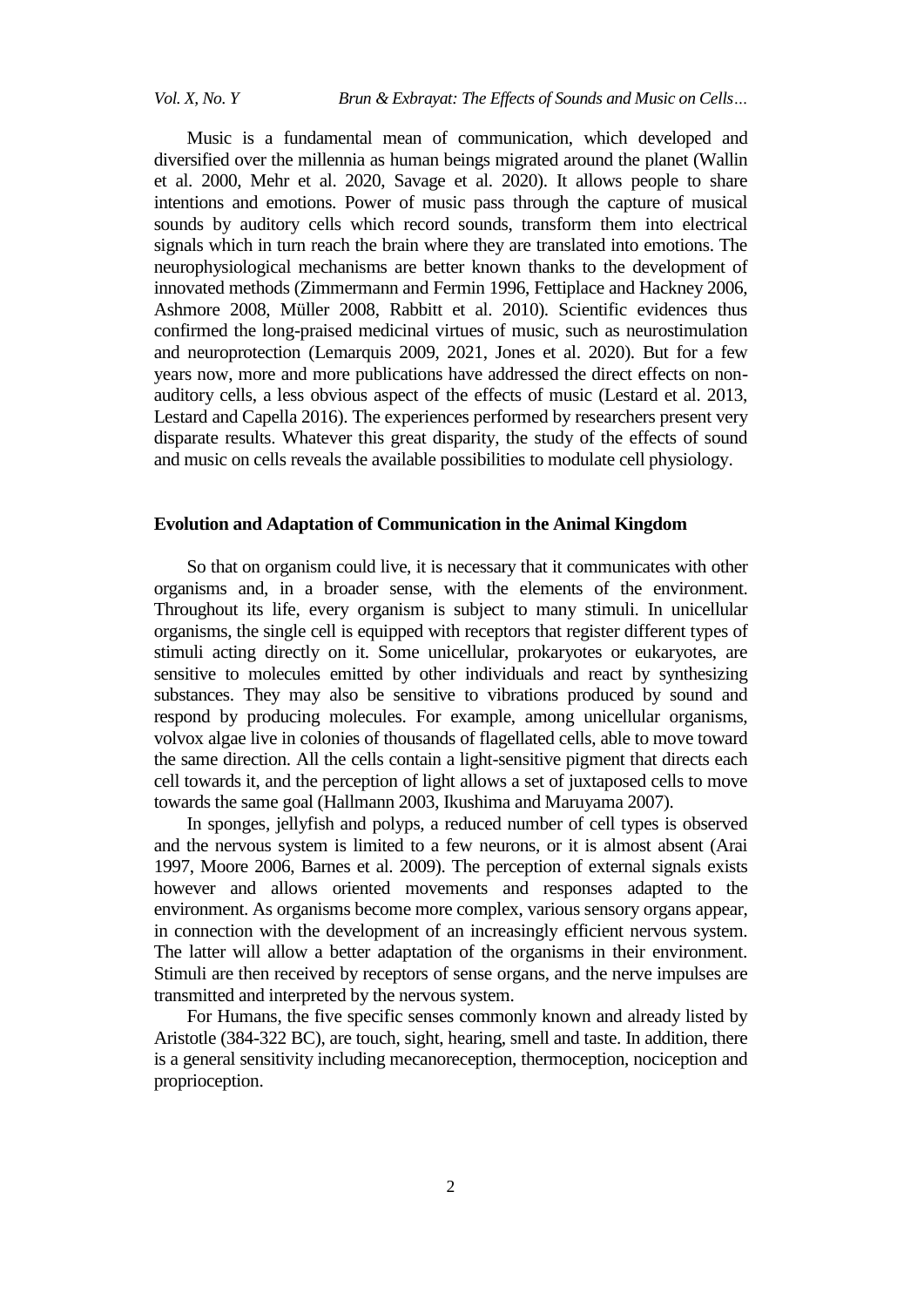There are also other types of senses in the animal kingdom directly related to the evolutionary level and the way of life of organisms. For example, fish and certain amphibian larvae have a lateral line which allows perception of water movements and hydrostatic pressure (Bleckmann and Zelick 2009). They also have an ampullary organ (consisting of the ampullae described by Lorenzini in 1678) which is sensitive to low frequency electric fields and allows electrolocation (Roth and Tscharntke 1976, Gibbs and Northcutt 2004, King et al. 2018). In lizards, snakes and caecilian amphibians, particularly well-developed vomeronasal organs are added to the classic olfactory organ (Badenhorst 1978, Billo 1986, Billo and Wake 1987, Døving and Trotier 1998). Finally, in some migratory birds, magnetoreceptors make the individual sensitive to the earth's magnetic field (Wiltschko and Wiltschko 2012).

## **Sounds and Music as a Communication Signal**

In the course of evolution, different mechanisms have been selected to allow animals to emit sounds and communicate.

Aristotle already indicated that fish could emit "vocalizations". A significant number of studies confirm that some fish emit sounds and that their repertoire is surprisingly vast. So, sound is involved in a large number of behaviors related to reproduction, feeding or defense of the territory. The means of producing sounds are variable; they range from the air bubble released by the posterior part of digestive tube (in herrings) to chirping produced by the friction of two hard parts of the body: striated joint of the pectoral fins in catfish, pharyngeal teeth located at the level of the gills which squeak in *Haemulon plumierii*; some species can also use the swim bladder to emit sounds (Parmentier et al. 2016, Raick et al. 2018, Di Iorio et al. 2019, Huby et al. 2019, Bolgan et al. 2020). About 100 families of bony fish have been shown to be able to communicate acoustically. The same species can even produce several different sounds. Currently, the "vocalizations" of more than 200 species of fish were described in the Northwest Atlantic (Fish and Mowbray 1970).

Aquatic mammals such as Cetaceans also emit all kinds of sounds, vocally or not, allowing communication between animals of the same species (Payne 1984). Sonar is used by dolphins (Whitlow 1993). These animals emit sounds of varying frequencies to communicate or find their way in space. They use air sacs (Helmholtz cavities) to emit sounds at various resonant frequencies. When diving, dolphins store air in the lungs. They use their larynx to produce ultrasounds (Whitlow 1993).

Bats use echolocation to navigate and locate prey. They modulate calls of different frequencies according to the species, which allow them to perceive the distance of the prey or the obstacle by measuring the delay between emission of the call and echo. The perception of sound is carried out by a classical hearing system (Suga and O'Neill 1979, Moss and Sinha 2003).

In many species of birds, at the time of reproduction, the male utters a characteristic song using the syrinx, an organ made up of cartilaginous parts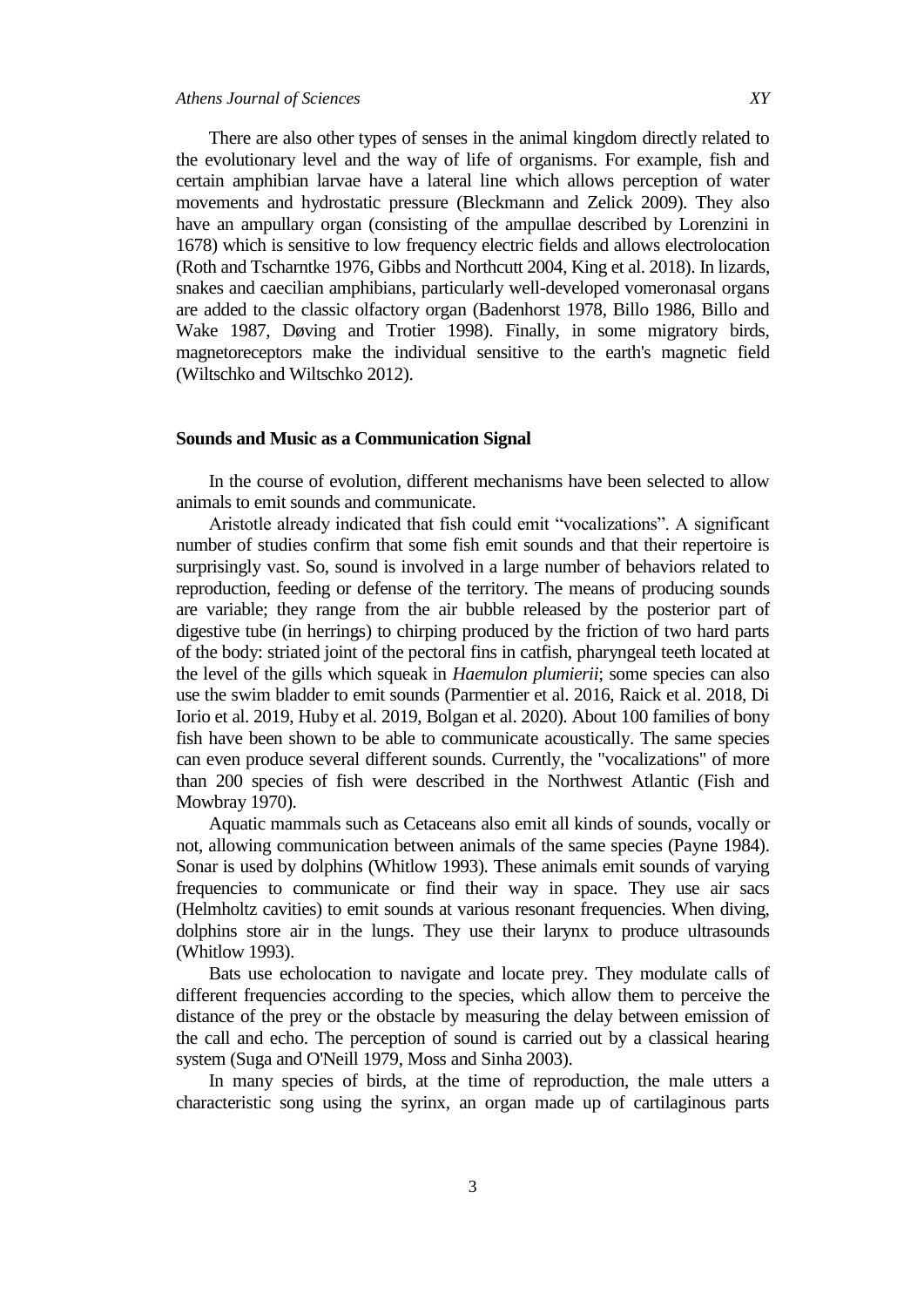located below the trachea, unlike the vocal cords which are located above the trachea (Warner 2009).

These few examples show that the senses of organisms represent adaptations to living environment. Any response to the environment implies that stimuli such as molecules, vibrations, low frequencies, electric fields or light waves, are captured at a membrane receptor, before a cascade of intracellular reactions leads to a response (Lim et al. 2015, Syrovatkina et al. 2016). The complexity of the sense organs observed in multicellular organisms is closely related to the development of the nervous system: from a simple network of nerve fibers in the mesoglea (mesohyle) of porifers and cnidarians, this system becomes more complex and centralized, allowing more elaborate behavioral responses. Table 1 summarizes the diversity of sound production mechanisms in animals.

| <b>Structures used in</b><br>sound production | <b>Mechanisms</b>                      | <b>Animals</b>                                                                                                                                                                                                                                             |
|-----------------------------------------------|----------------------------------------|------------------------------------------------------------------------------------------------------------------------------------------------------------------------------------------------------------------------------------------------------------|
| Use of resonant<br>external substrate         | Hitting a substrate                    | <b>Beavers:</b> slapping the tail on the surface of<br>water<br><b>Spiders:</b> drumming during courtship<br>sequences                                                                                                                                     |
| Use of body<br>structures                     | Clicking, snapping,<br>vibrating       | <b>Some insects:</b> wing vibrating<br>Cicadas: vibrating a drum-like membrane<br>(modified membrane localted on the<br>abdomen)<br><b>Fish (Sciaenidae):</b> swimbladder snapping<br><b>Birds:</b> beak clicking/grinding<br><b>Bats:</b> tongue clicking |
|                                               | Rubbing body parts<br>together         | <b>Orthopterans:</b> stridulation by dragging the<br>body part equipped with a scraper across an<br>adjacent body part with a file-like structure<br>Fish (catfish): stridulation by using the<br>pectoral fins                                            |
|                                               | Vibrating a membrane in<br>an air flow | <b>Birds:</b> tympaniform membranes vibrating<br>(presence of a syrinx)<br>Amphibians, reptiles and mammals:<br>presence of a larynx containing vocal cords                                                                                                |

**Table 1.** *Examples Illustrating the Diversity of Sound Production Mechanisms in Animals*

#### **Effects of Vibrations, Sounds and Music on Cells and Organisms**

In recent years, research has focused on the effects of music on various organisms in an attempt to understand how sound vibrations act at the cell level. Experiments have been carried out on cell cultures, in cancer cells, microorganisms, and on complete organisms, by testing different biological parameters (Lemarquis 2009, 2021, Dhungana, et al. 2018, Exbrayat and Brun 2019, Mayoud and Lemarquis 2019, Pulcrano and di Porzio 2021). Tables 2 and 3 summarize the state of the art about the positive effects of music in different organisms and non-auditory cells.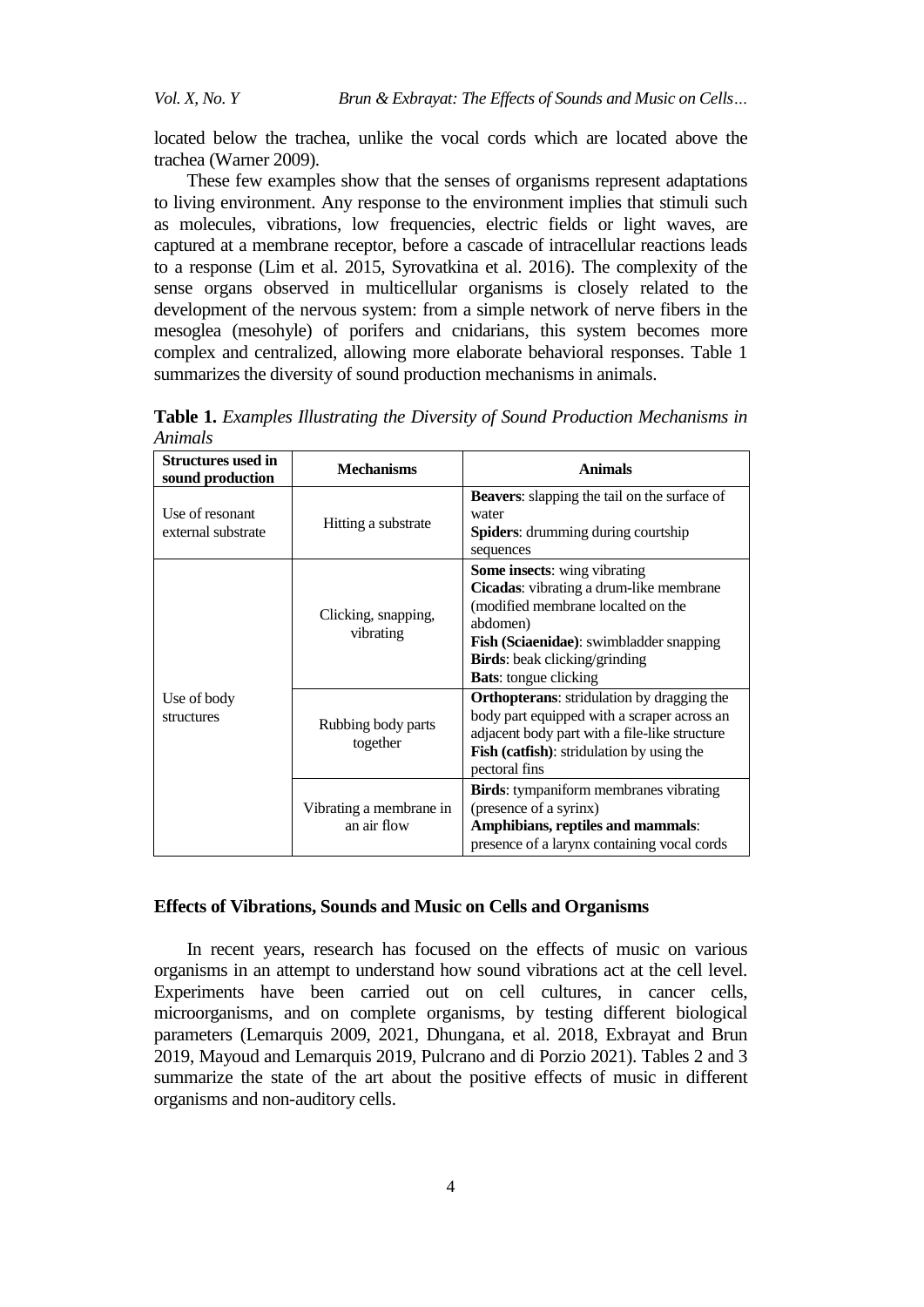**Table 2.** *State of the Art About Some Effects of Music on Non-auditory Animal Cultured Cells* 

| <b>Cultured cells</b>                                       | <b>Effects of music</b>                                                                                                                    |  |  |
|-------------------------------------------------------------|--------------------------------------------------------------------------------------------------------------------------------------------|--|--|
| ST <sub>2</sub> stromal cells<br>C2C12 myoblasts            | Suppression of mechanosensitive genes by audible sound<br>stimulation                                                                      |  |  |
| NIH3T3 fibroblasts<br>NB <sub>2</sub> a neuroblastoma cells | No observation of suppression of mechanosensitive genes by<br>audible sound stimulation, showing a cell type-specific<br>response to sound |  |  |
| Human embryo                                                | Improvement of fertilization rates                                                                                                         |  |  |
| Cancer cell lines                                           | Alteration of cell cycle and decrease in viability, but<br>differences in response depending on cell line                                  |  |  |
| Buffalo granulosa cell speroids                             | Up-regulation of steroidogenic gene expression                                                                                             |  |  |

Note: The key references are mentioned in the text.

**Table 3.** *State of the Art About Positive Effects of Music (Soft Rhythmic Music) in Different Uni- and Pluricellular Organisms*

| <b>Organisms</b>      |                    |                  | <b>Positive effects of music</b>       |
|-----------------------|--------------------|------------------|----------------------------------------|
| Animal species        | Domestic           | Dogs             | Increase in sleep duration             |
|                       | animals            | Cats             | Increase in approach behaviour         |
|                       | Farm               | Cows             | Increase in milk production            |
|                       | animals            | <b>Buffaloes</b> | Change in behaviour                    |
|                       | Race horses        |                  | Influence of emotional state           |
|                       | <b>Birds</b>       | Chickens         | Increase in number of neurons and      |
|                       |                    |                  | mean neuronal nuclear area             |
|                       |                    | Songbirds        | Improvement in learning to sing        |
|                       | Rodents            |                  | Improvement in spatial learning and    |
|                       |                    |                  | reduction of anxiety-related behavior; |
|                       |                    |                  | increase in the body weight of pups    |
|                       | Monkeys            | Chimpanzees      | Reduction in aggression                |
|                       |                    | <b>Baboons</b>   | Decrease in heartrate                  |
|                       | Elephants          |                  | Reduction of stereotyped behaviour     |
| Vegetal species       | Herbaceous plants  |                  | Increase in germination, growth and    |
|                       |                    |                  | development, disease resistance        |
| Unicellular organisms | Bacteria and yeast |                  | Improvement in growth and antibiotic   |
|                       |                    |                  | sensitivity                            |

Note: Choice of music, depending of the acoustic communication system of the species, is decisive to observe behavorial effect. In general, loud and inharmonious music tends to have a negative effect.

The key references are mentioned in the text.

## *Effects of Vibration, Sound and Music on the Animal Cells*

The effects of electromagnetic waves on living beings have been studied for much longer than those of sound waves (National Research Council (US) Committee on Assessment of the Possible Health Effects of Ground Wave Emergency Network (GWEN) 1993, Cardinale and Pope 2003). Nevertheless, a number of studies suggest that emotions triggered by music can be particularly useful in relieving stress. Recent experiments show that different non-hearing cells respond to sound, the fluids contained in the cells being sensitive to pressure variations induced by sound waves. The mechanisms of cell growth or cell death affected by acoustic vibrations appear to be similar for all cell types, whether they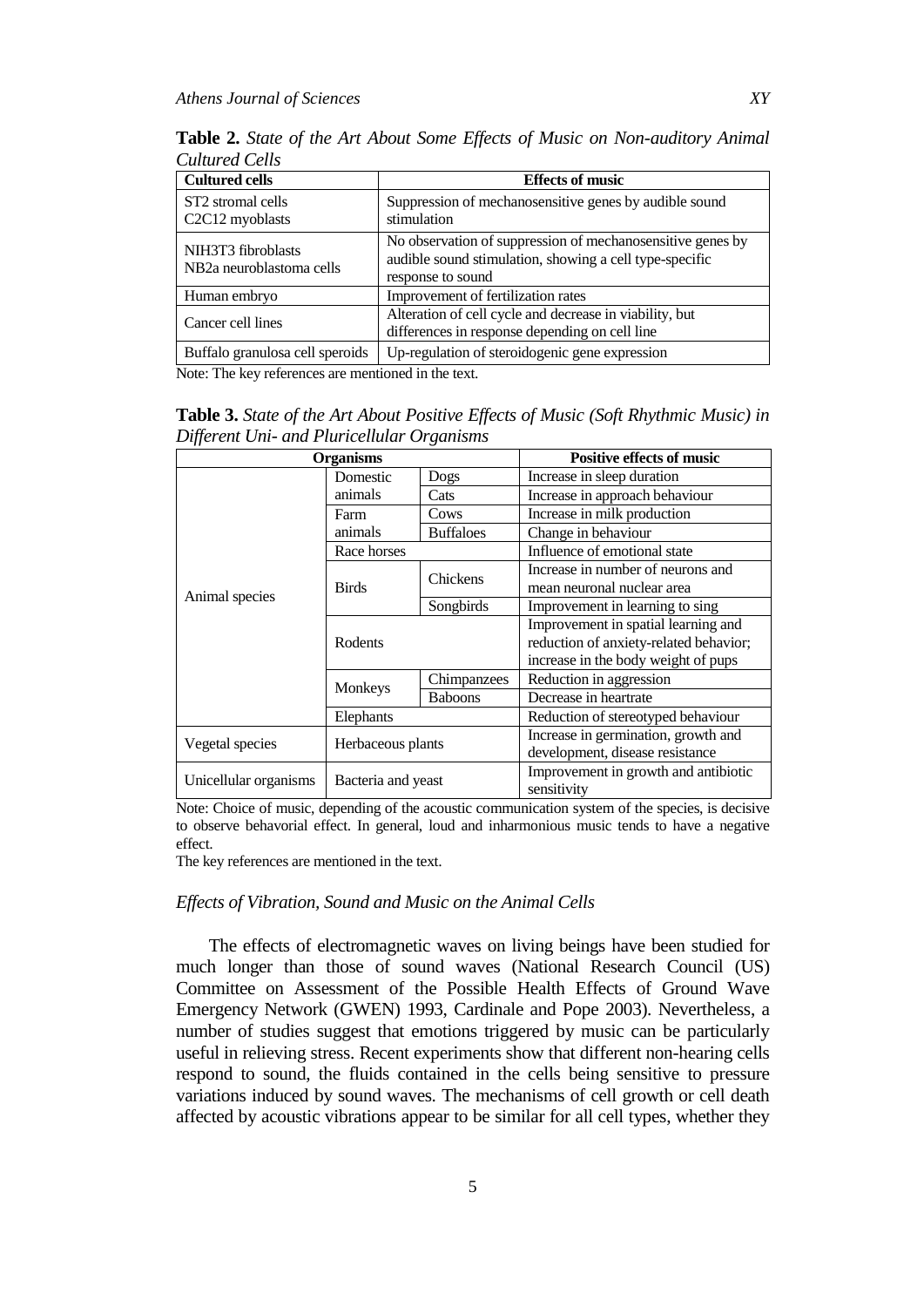are auditory or not. The basic mechanisms could thus be common and universal (Zimmermann and Fermin 1996, Chan and Hudspeth 2005, Fettiplace and Hackney 2006, Ashmore 2008, Müller 2008, Rabbitt and Boyle 2010, Lestard et al. 2013, Lestard and Capella 2016). Thus, research has been carried out on the effects of music on the biology of different cell types. Study of effects of music on human chondrocytes has shown that use of music help to identify biomarkers and provide a new approach to the treatment of osteoarthritis (Vannoni 2012, Corallo et al. 2013, 2014, Dhungana et al, 2018, Exbrayat and Brun, 2019). On the other hand, it has been observed that the size and the granularity of tumoral MCF7 cells cultivated in vitro was altered by music (Lestard et al. 2013, Lestard and Capella 2016). In the lab Sprague-Dawley rats, music also decreased the enhancing effects of stress on the development of lung metastases provoked by previously injected carcinosarcoma cells (Nuñez et al. 2002).

Music has an effect on the deformability and aggregation of red blood cells and can therefore have an influence on some pathologies. In particular, effects on the surface properties of plasmic membrane have been observed. Membrane molecules such as adenylate kinase, show sensibility to the exposure to low frequency fields (Erken et al. 2008, Albanese et al. 2009). Acoustic vibrations affect fibroblast migration and cell morphology with formation of filopodia and lamellipodia (Mohammed et al. 2016).

## *Specific Effects on the Immune System*

Several studies have shown the effects of music on the immune system of people under stress, or suffering from Alzheimer's disease, Parkinson"s disease, or after a stroke (Hasegawa et al. 2001). The effects are visible on the activity of the natural killers (NK) cells and on the hormone norepinephrine level. Other researches have shown that rhythmic percussions can increase NKs cells and the amount of the hormone dehydroepiandrosterone relative to cortisol, indicating stress regulation (Lu et al. 2013). A variety of neuroendocrine ways also contribute to immune system changes (Bittman et al 2001, Hirokawa and Ohira 2003, Wachi et al, 2007).

Several experiments have also been carried out in rodents with pathologies and have shown a role for music on the immune system. In young and adult rats suffering from asthma, music modulates the number of leukocytes and the level of IL-4 (Lu et al. 2010). In lab BALB/c mice subjected either to noise or to music, thymus and spleen cell density, T cell population, splenocyte proliferation and NKs activity were enhanced by music (Nuñez et al. 2002). The survival of allografts in an experimental model of murine heart transplantation was significantly prolonged in animals exposed to occidental opera and classical music. Cell proliferation, IL-2 and interferon-γ were suppressed in mice exposed to opera, while IL-4 and IL-10 were upregulated and CD4 +, CD25 +, Foxp3 + increased after exposure to certain types of music (Uchiyama et al. 2012a, b).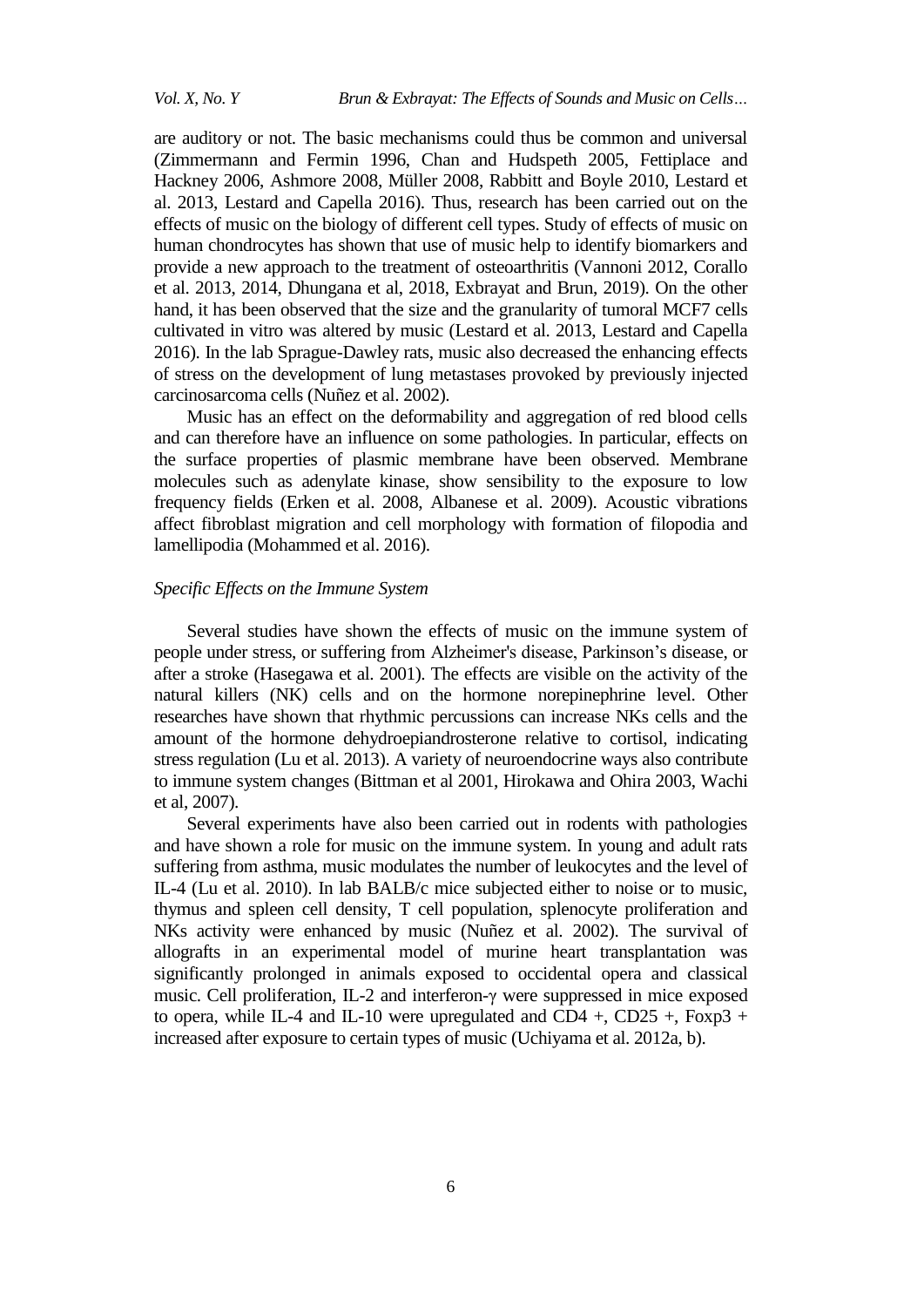#### *Other Effects on Animal Organisms*

Several effects on animal behavior in different Vertebrates have been reviewed (Dhungana et al. 2018). Studies in chicken have shown that music reduces stress measured by various parameters (duration of tonic immobility, white blood cells/lymphocyte ratio and fluctuating asymmetry of the organism) (Bonzom 1999, Dávila et al. 2011). It is interesting to observe that the effects described according to the type of music and the animal species can be positive, negative or inexistent. In birds, it is known that the young learn the characteristic melodies of their species by listening to the adults. Young birds deprived of sound, either because they are deaf or because they are raised in isolation, away from the song of adults, are unable to sing. The learning of birdsong in relation to the intrinsic plasticity of neurons has been studied recently in zebra finch (Daou and Margoliash 2021).

Several results were also been obtained in monkeys: music can have effects in decreasing the heartrate of baboons, increasing the social behaviour in chimpanzees, or inducing an abnormal behaviour in rhesus macaques (Dhungana et al. 2018). In rats, music might improve spatial learning and memory ability (Xiong et al. 2018).

Effects of music have also been observed in domestic animals. In dogs, classical music can decrease vocalization and body shaking and increase sleep duration. Cats are sensitive to music and suitable musical pieces have been created (Dhungana et al. 2018). On the other hand, various effects have been observed in cattle. It has been observed that dairy breeds are more sensitive to sound, and especially music, than beef breeds (Dhungana et al. 2018). Increase or decrease in milk production depends on the noise levels. Loud noise or excessive sounds cause a stress of cattle and therefore a decrease in the amount of milk produced (Hemsworth 2003). In contrast, slow music can increase milk production contrarily to fast music (Algers et al. 1978, Algers and Jensen 1991). In buffalo, animal behaviour and reproduction are affected by music (Abuzead and Khalil 2007).

On the other hand, music seems to have effects on embryonic development, facilitating neurogenesis, and also regeneration and repair of neurons in Human (Kim et al. 2006, Fukui and Toyoshima 2008), and modulating expression of apoptosis in the development of auditory nuclei in chicks (Alladi et al. 2005). In a study devoted to the effects of music on the development, pairs of Wistar rats were exposed to classic music. Before parturition, the fetuses were extracted and brains prepared for electron microscopy. The results showed that prenatal music had an effect on neuroplasticity of fetal brain. As rat fetuses cannot hear until birth, these neuroplasticity changes of fetal brain could be related to a reduction in the mothers' blood corticosterone level (Sheikhi and Saboory 2015). In chicks, prenatal music stimulation leads to morphological changes in hippocampus and brainstem auditory nuclei. In contrast, unpatterned noise and loud music (110 dB) induce altered volume and neuronal number in these regions, indicating that the characteristic of the sound was mediating effects on brain development (Sanyal et al. 2013). Furthermore, it has been shown that *in ovo* sound stimulation (music or noise: 110 dB) affects the regulation of brain-derived neurotrophic factor (BDNF) in the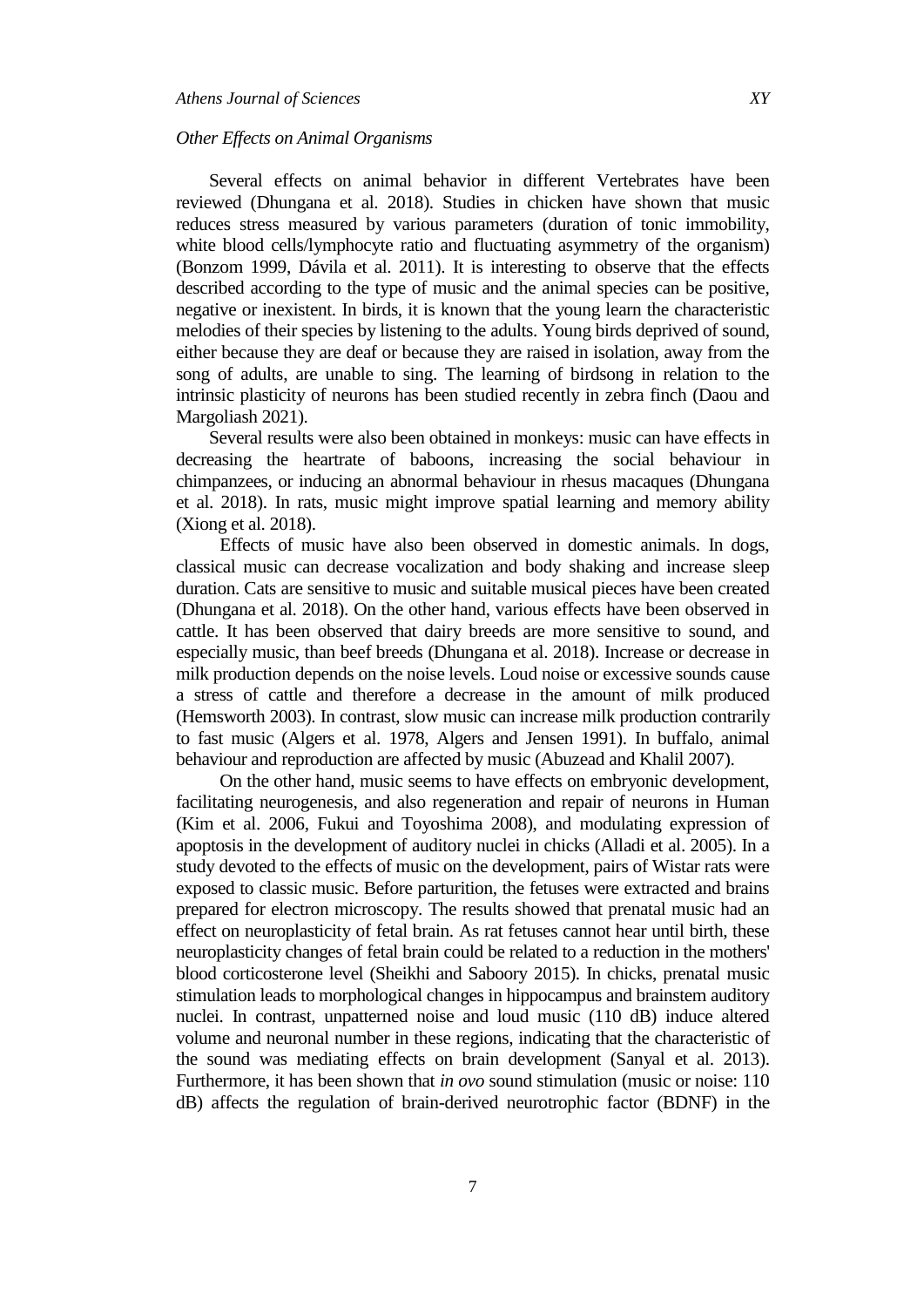developing auditory system of chicks; it was regulated at the transcriptional and post-translational level in the auditory cortex and at the post-translational level in the hippocampus (Kathpalia et al. 2019).

According to some authors, music would also improve the success of fertilization rates of *in vitro* cultured human embryos (Lopez-Teijón et al. 2015).

At last, some studies have shown the effects of sounds and music on stem cells (Choi et al. 2016, Wei et al. 2016, Ventura et al. 2017).

#### *Some Adverse Effects on Animal Cells*

The effects of music cannot be equated with the effects of all types of sound. Research shows that not all types of sound have beneficial effects on the cells. There are sounds with harmful effects (Clark 1991). When the choroidal plexus of rats is submitted to noise, the number of normal cells decreased and the number of apoptotic cells increased (McCarthy et al. 1992, Aydin et al. 2011). In experiments conducted to analyze the effects of anxiolytics in rats, both noise and music suppressed the sexual behavior of females. In another experiment, noise suppressed the sexual impulses of ovariectomized females treated with high dose of estradiol and induced avoidance of the area where males were located (Le Moëne and Ågmo 2018a, b, Le Moëne et al. 2019). These studies show that in some cases, music can negatively affect animal behavior.

#### *Effects on Unicellular Organisms*

Like multicellular organisms, unicellular organisms, eukaryotes or prokaryotes, seem to be sensitive to music. Several works have shown the effects of single-frequency sound on the biology of various bacteria (Mortazavian 2012). Experiments using indian music have shown that it has a positive effect on the growth of bacteria and yeasts. Beneficial effects have thus been shown on cellular growth, metabolism and antibiotic sensitivity (Norris and Hyland 1997, Matsuhashi et al. 1998, Ayan et al. 2008, Shaobin et al. 2010, Sarvaiya and Kothari 2015, Shah et al. 2016). Growth, pigment production and antibiotic sensibility are affected by the intensity of sound in several bacteria (Kothari and Sarvaiya 2017, Khotari et al. 2018).

#### *Effects on Plants*

In plants, sound waves can influence germination, development and growth (Qin et al. 2003, Mishra et al. 2016, Vicient 2017). It can also enhance the immunity increasing tolerance to drought (Chivukula and Ramaswamy 2014, Choi et al. 2017, Lopez-Ribera and Vicient 2017). A recent study looked at the response of *Oenothera drummondii* plants to sound. The main result obtained is that the flowers of this plant produce a sweeter nectar only three minutes after being exposed to the rustling of the wings of butterflies and bees which are its pollinators (De Luca and Vallejo-Marin 2013, Veits et al. 2019). Other examples are consistent with the existence of an acoustic communication during interactions between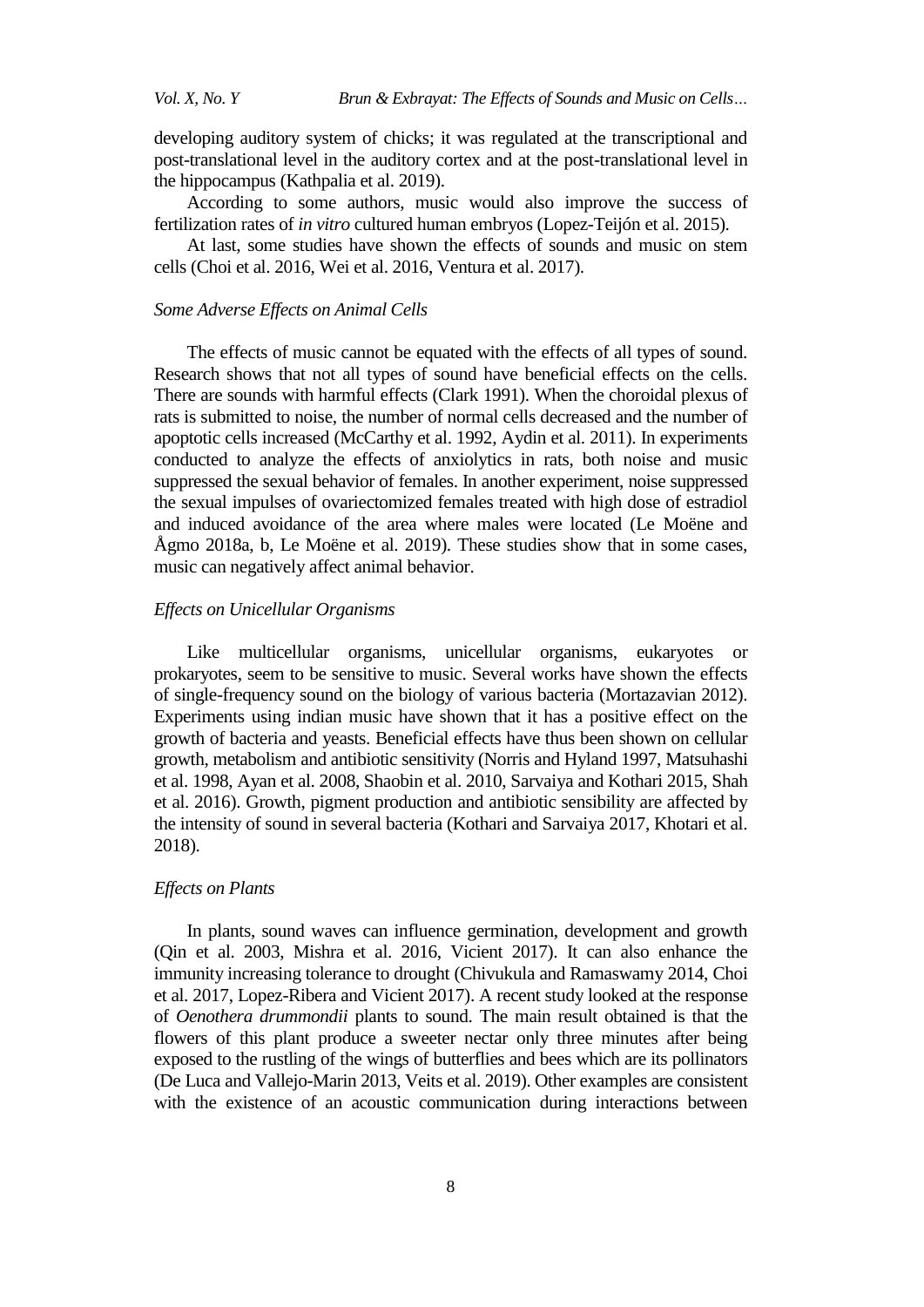plants and pollinators (Ayan et al. 2008, Mishra et al. 2016, Schöner et al. 2016). More broadly, some animals and other plants can use the sounds emitted by a plant to obtain information about its condition (Khait et al. 2019).

Some studies have shown that the roots of various plants orient themselves towards the noise generated for example by flowing water (Gagliano et al. 2012, Gagliano 2013) and that the corn roots tend to grow towards a sound source whose frequency is close to 200 Hz (Gagliano 2013). Those different examples confirm that plants can also use sound, but the ecological and evolutionary implications that this represents in the life of a plant are not yet well known (Hongbo et al. 2008, Gagliano et al. 2012, Gagliano 2013). Further studies on plant bioacoustics are still needed to understand the interactions of plants with their environment.

#### *Effects on Genome*

Studies have looked at the roles of various forms of genomic changes and gene regulation related to music abilities. Some genes inherited with musical aptitude have been identified. In particular, the alpha-synuclein gene, involved in song perception in songbirds, has been shown to be also overexpressed in individuals listening or performing music. Its mutation is associated to several cognitive diseases in humans and perturbations of song production and perception in songbirds. These observations are in accordance with an evolutionary conservation in biological processes related to sound perception (Kanduri et al. 2015, Järvellä 2018). On the other hand, changes in the peripheral blood microRNA transcriptome after 2 hours of concert performance are identified in professional musicians, suggesting regulatory mechanisms underlying auditory perception. Based on the current knowledge about the microRNA function in blood and brain, the authors interpreted the regulation of these non-coding RNAs as consequence of a regular musical activity. In brain, the putative targets of these microRNAs were involved in neuronal activity, neuronal plasticity, myelination and cognitive functions (Nair et al. 2019, Nair et al. 2021).

It has been shown that Indian Vedic music can upregulate the expression of steroidogenic genes in 3D cultured buffalo granulosa cell spheroids (Pandey et al. 2021).

Proliferation of gastric cancer cells did not increase when cells were exposed to classical music contrarily to those exposed to metal music. The expression of several genes involved in proliferation seems to be modulated in different ways according to the music type (Ramírez-Rivera and Bernal 2019).

In order to give a molecular basis to effects of music on organisms, a metanalysis of 105 publications concerning humans and several animal models identified several candidate genes related to musical traits. The authors have shown that these genes are involved in biological functions underlying learning and memory, which are essential properties for music abilities (Oikkonen et al. 2016). A study of properties of audible sound as mechanical stimulus by cells has shown an effect of wave form and sound pressure level, more than frequency, on gene expression, with a cell type-specific response to sound (Kumeta et al. 2018).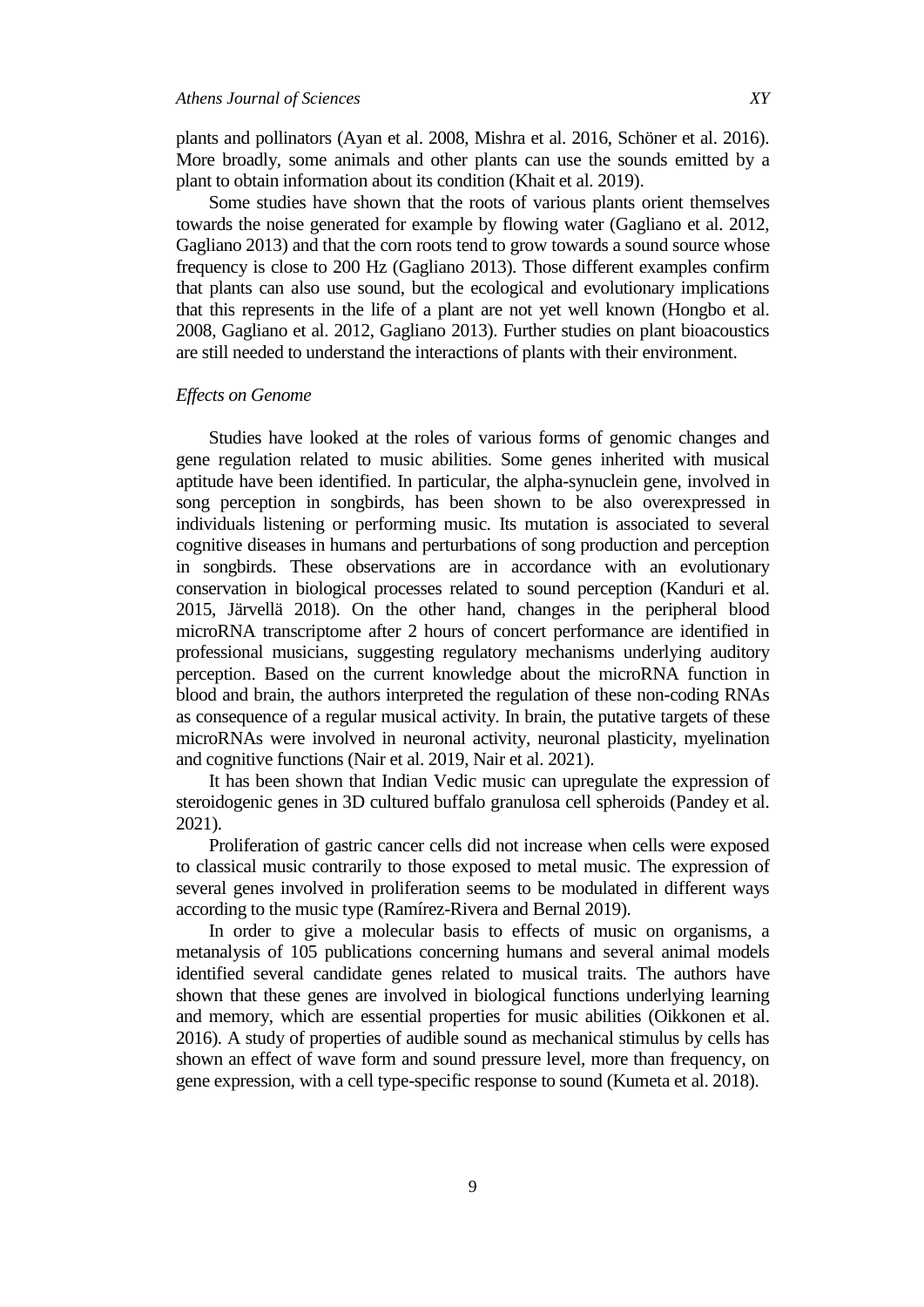## **Reception of Vibrations and Intracellular Repercussions**

How vibrations can intervene on cellular physiology? The effects of vibrations are well known in hearing cells. These cells also called "hair cells" are sensory cells emitting cilia which are really cytoplasmic expansions, the stereocilia. These cells are arranged along the basilar membrane of the cochlea (still called "organ of Corti"). Depending on their position on the cochlea, cell membranes are sensitive to vibrations at well-defined frequencies. The vibrations cause a deformation of the membrane of these cells at the level of the cilia which amplifies the surface of reception of the vibrations. The deviation of the stereocilia causes the opening of ion channels creating an electrical receptor potential.  $Ca^{++}$  ions enter the cell, releasing glutamate, a neurotransmitter at the level of the synapses in connection with axons of neurons. The signal is transmitted to the auditory areas of the brain. This type of interactions between cell membrane and vibrations can certainly be generalized to all cells.

All cell membranes are made up of a bilayer of phospholipids in which proteins are incorporated. This membrane is bound outside the cell and can carry receptors; it is also linked directly to the cytoskeleton and to the enzyme systems located inside the cell. Even if studies specifically related to the mechanism of the effects of the sounds received by cell membranes are still lacking, the analysis of works on membrane receptors, the nature of the signals and the elastic capacities of the cell allow us to make assumptions as to these mechanisms.

At the cellular level, it is certainly in plants that work is the most advanced. Sound vibrations can affect microfilament rearrangements, increase the levels of polyamines and soluble sugars, alter the activity of various proteins, and regulate the transcription of some genes (Qin et al. 2003, Hongbo et al. 2008, Mishra et al. 2016). The reception of chemical signals by animal cells is well known. Various stimuli such as light, ions, pheromones, hormones or neurotransmitters, bind to G protein-coupled receptors located on cell membranes. Then, they transduce these extracellular signals inside the cells by engaging G proteins, that trigger a cascade of signaling events leading to an appropriate cellular response (Lim et al. 2015, Syrovatkina et al. 2016). Further studies on the modalities of acoustic signal capture will provide a better understanding of the intracellular repercussions of sound. Elasticity of biological tissues can be measured by elastography. This imaging method makes it possible to understand the variations in the hardness of tissues and their elasticity (Brum 2012, Grasland-Mongrain 2013) as a consequence of the links that membrane receptors establish with the elements of the cytoskeleton (Icard-Arcizet 2007).

Reading these works, we can assume that sound vibrations trigger the plasmatic membrane"s vibration, which could result in the activation of certain proteins of the G protein type and the transmission of a chemical signal in the cell. Several metabolic reactions governing the physiology of the cell could then be affected.

A controversial theory, the "proteody theory", emitted by the French particle physicist Joël Sternheimer at the beginning of the 1990s, defended the idea of the existence of waves emitted in the body molecules. Unfortunately, no scientific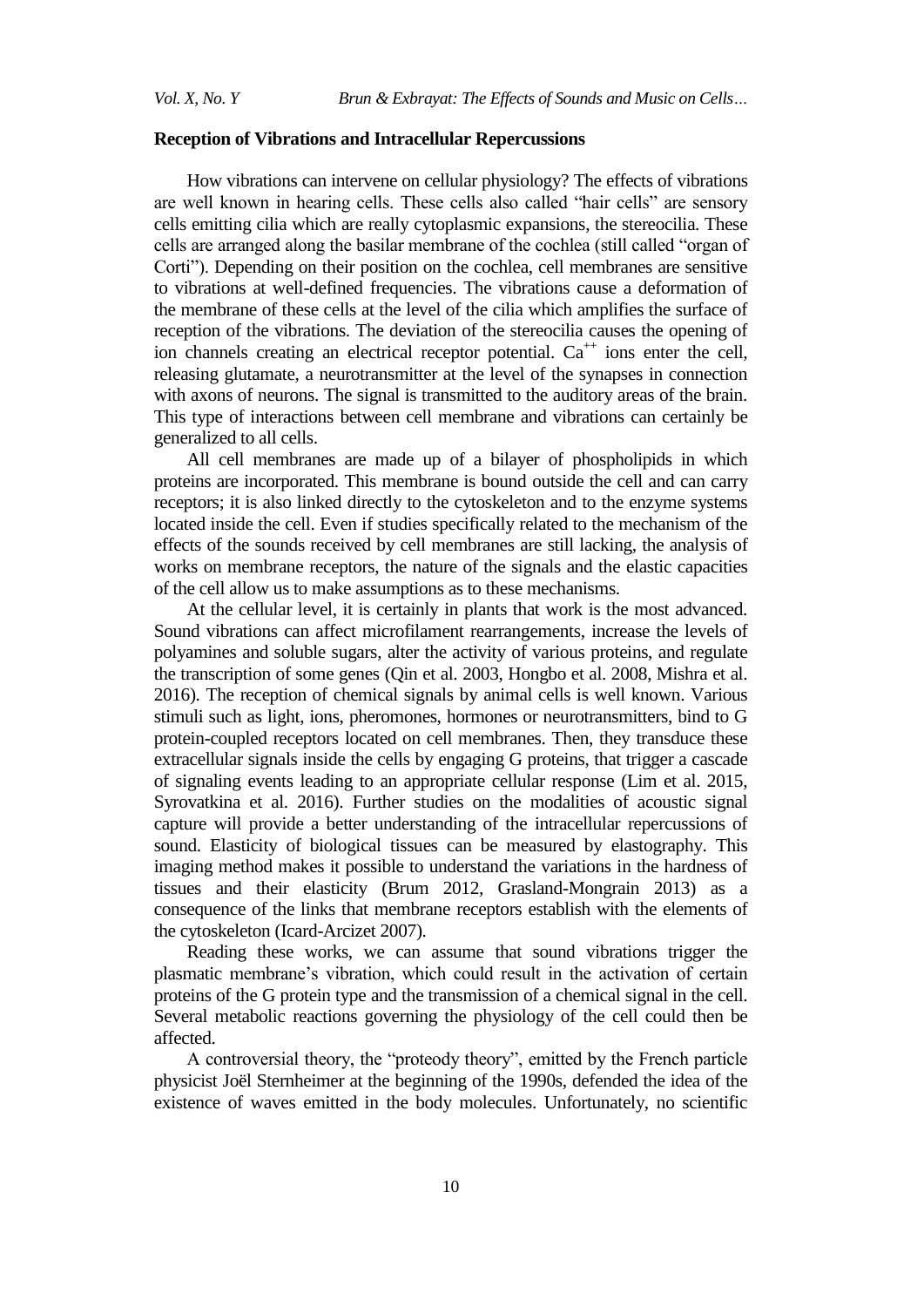publications are available for now (Doux 2019). According to this theory, waves whose frequencies can be transcribed into musical notes are associated with each group of amino acids. In the same vein, King and Angus (1996) published a computer program called PM (protein music) to analyze information about protein sequences by audification, i.e. using the hearing to analyze data (Kramer 1994).

Petrovski et al. (2021) found a correlation between yeast vacuolar proton-ATPase activity (involved in many life processes) and the intensity of several frequencies of an oscillating electric field generated by music. These observations led these authors to conclude that such an electric field from the music interfered with the periodic transmembrane movements of the enzyme. Based on the fact that organisms are subject in nature to several rhythmic oscillations, Muehsam and Ventura (2014) give a theoretical study in which they examine the effects of sound vibrations on gene expression.

## **Conclusions**

During biological evolution, organisms have acquired senses that allow them to interact with the environment. The sensory perception of living organisms is very diversified and is directly related to the lifestyle of the organism. Several of those senses will be put to good use by art in Human. Among the arts, music is directly related to the sensory system of hearing. While the effects of sound vibrations on auditory cells have long been known, the effects on other cell types are much less well understood. Currently, an increasing number of works is investigating the effects of music on the biochemistry of non-auditory cells and on various aspects of metabolism. Nevertheless, these works remain still quite disparate.

Music elicits reactions in humans that promote positive emotions, stress relief and immune function, by soliciting different cellular signaling molecules including hormones, neurotransmitters, cytokines, and peptides (Gangrade 2012). Music can restore some of the homeostasis and thus reduce pain (Nelson et al. 2008). It probably reduces alterations in the hypothalamic-pituitary hormonal axes (Russo et al. 2017). Music (432 Hz) can also influence growth, by increasing food intake and body weight; a significant increase of ghrelin expression was found in hypothalamic neurons in music-treated rat pups (Russo et al. 2021). A hypothesis involves quantum mechanics. But beware of the enthusiasm aroused by these exciting results. Studies are still necessary to understand and go further in the possible applications, the precise molecular mechanisms of its effects indeed yet to be clarified. But there is a field of research emerging here.

#### **References**

- Abuzead SMM, Khalil AM (2007) Behavioral and physiological influences of listening slow and fast music on milking buffaloes. *Assiut Veterinary Medicine Journal* 53(114): 1–13.
- Albanese A, Battisti E, Vannoni D, Acetoi E, Galassi G, Giglioni S, et al. (2009) Alterations in adenylate kinase activity in human PBMCs after *in vitro* exposure to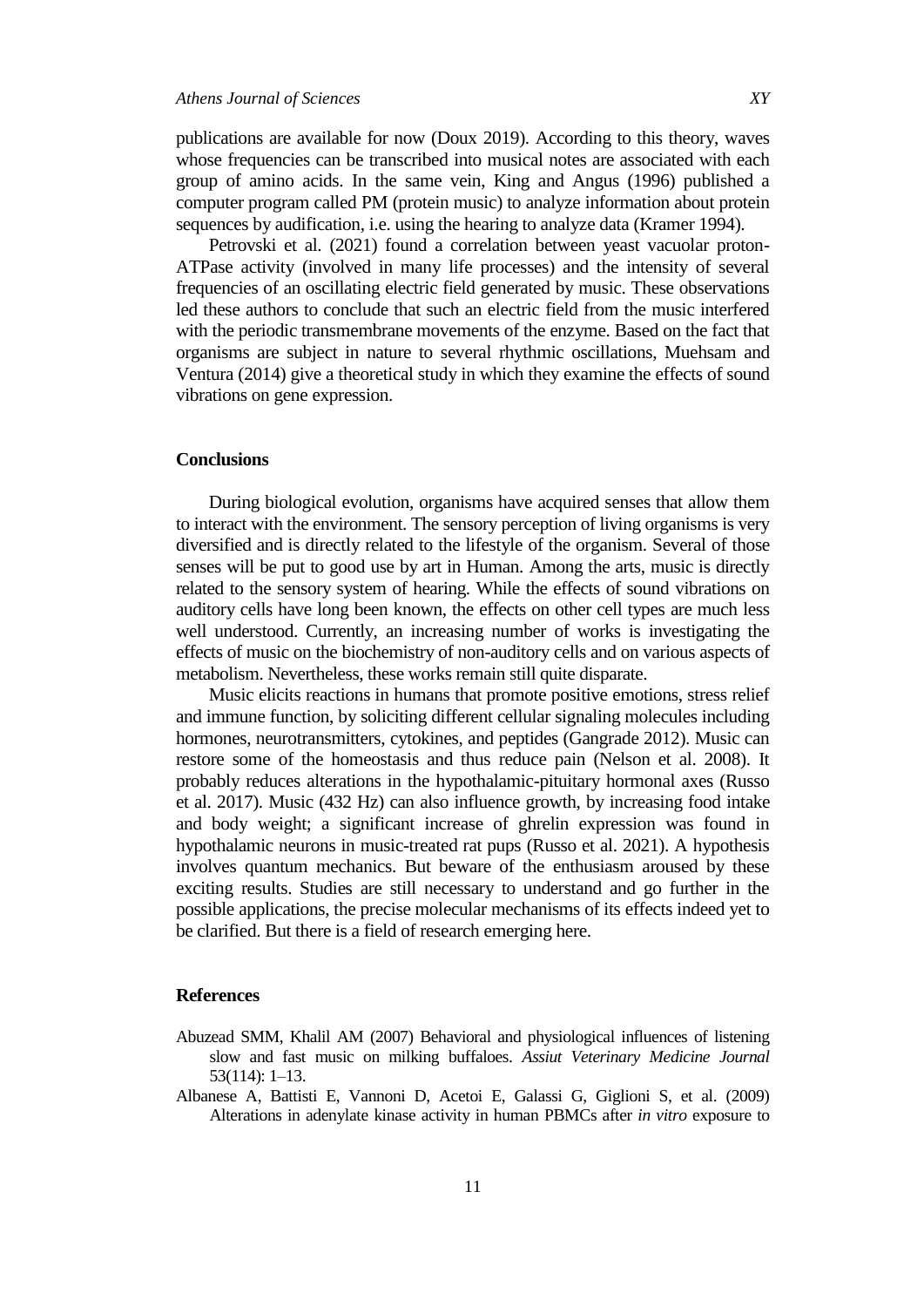electromagnetic field: comparison between extremely low frequency electromagnetic field (ELF) and therapeutic application of a musically modulated electromagnetic field (TAMMEF). *Journal of Biomedicine and Biotechnology* 2009(Sep): 717941.

- Algers B, Jensen P (1991) Teat stimulation and milk production during early lactation in sows: effects of continuous noise. *Canadian Journal of Animal Science* 71(1): 51–60.
- Algers B, Ekesbo I, Strömberg S (1978) The impact of continuous noise on animal health*. Acta Veterinaria Scandinavica. Supplementum* 1978(68): 1–26.
- Alladi PA, Roy T, Singh N, Wadhwa S (2005) Prenatal auditory enrichment with species specific calls and sitar music modulates expression of *Bcl-2* and *Bax* to alter programmed cell death in developing chick auditory nuclei. *International Journal of Developmental Neurosciences* 23(4): 363–373.
- Arai MN (1997) *A functional biology of Scyphozoa.* London, UK: Chapman and Hall.
- Ashmore J (2008) Cochlear outer hair cell motility. *Physiological Revue* 88(1): 173–210.
- Ayan I, Aslan G, Cömelekoğlu U, Yilmaz N, Colak M (2008) The effect of low intensity pulsed sound waves delivered by the exogen device on *Staphylococcus aureus* morphology and genetics. (In Turkish). *Acta Orthopaedica et Traumatologica Turcica* 42(4): 272–277.
- Aydin MU, Ungoren MK, Aydin N, Halici Z, Onder A, Gundogdu C, et al. (2011) The effects of impulse noise on the epithelial cells of the choroid plexus. *Turkish Neurosurgery* 21(2): 191–196.
- Badenhorst A (1978) The development and the phylogeny of the organ of Jacobson and the tentacular apparatus of *Ichtyophis glutinosus* (Linn.) *Annals of the University of Stellenbosch* 1(1): 1–26.
- Barnes RSK, Calow PC, Olive PJW, Golding DW, Spicer JI (2009) *The invertebrates—A synthesis*. 3rd Edition. Oxford, UK: Wiley.
- Behzadmehr R, Dastyar N, Moghadam MP, Abavisani M, Moradi M (2020) Effect of complementary and alternative medicine interventions on cancer related pain among breast cancer patients: a systematic review. *Complementary Therapies in Medicine* 49(Mar): 102318.
- Billar RJ, Kühlmann AYR, Schnater JM, Vlot J, Tomas JJP, Zijp GW, et al. (2020) Interventions with music in pectus excavatum treatment (IMPECT trial): a study protocol for a randomised controlled trial investigating the clinical effects of perioperative music interventions. *BMJ Open* 10(7): e036380.
- Billo R (1986) The tentacle apparatus of Caecilians. *Mémoires de la Société Zoologique de France* 43: 71–75.
- Billo R, Wake MH (1987) Tentacle development of *Dermophis mexicanus* (Amphibian: Gymnophiona) with an hypothesis on tentacle origin. *Journal of Morphology* 192(2): 101–111.
- Bittman BB, Berk LS, Felten DL, Westengard J, Simonton OC Pappas J, et al. (2001) Composite effects of group drumming music therapy on modulation of neuroendocrine-immune parameters in normal subjects. *Alternative Therapies in Health and Medicine* 7(1): 38–47.
- Bleckmann H, Zelick R (2009) Lateral line system of fish. *Integrative Zoology* 4(1): 13–25.
- Bolgan M, Gervaise C, di Iorio L, Lossent J, Lejeune P, Raick X, et al. (2020) Fish biophony in a Mediterranean submarine canyon. *The Journal of the Acoustical Society of America* 147(4): 2466.
- Bonzom JM (1999) *L'asymétrie fluctuante un biomarqueur morphométrique pour évaluer la qualité de l'environnement*. (Fluctuating asymmetry a morphometric biomarker to assess environmental quality). PhD Thesis. Canada: University of Sherbrook.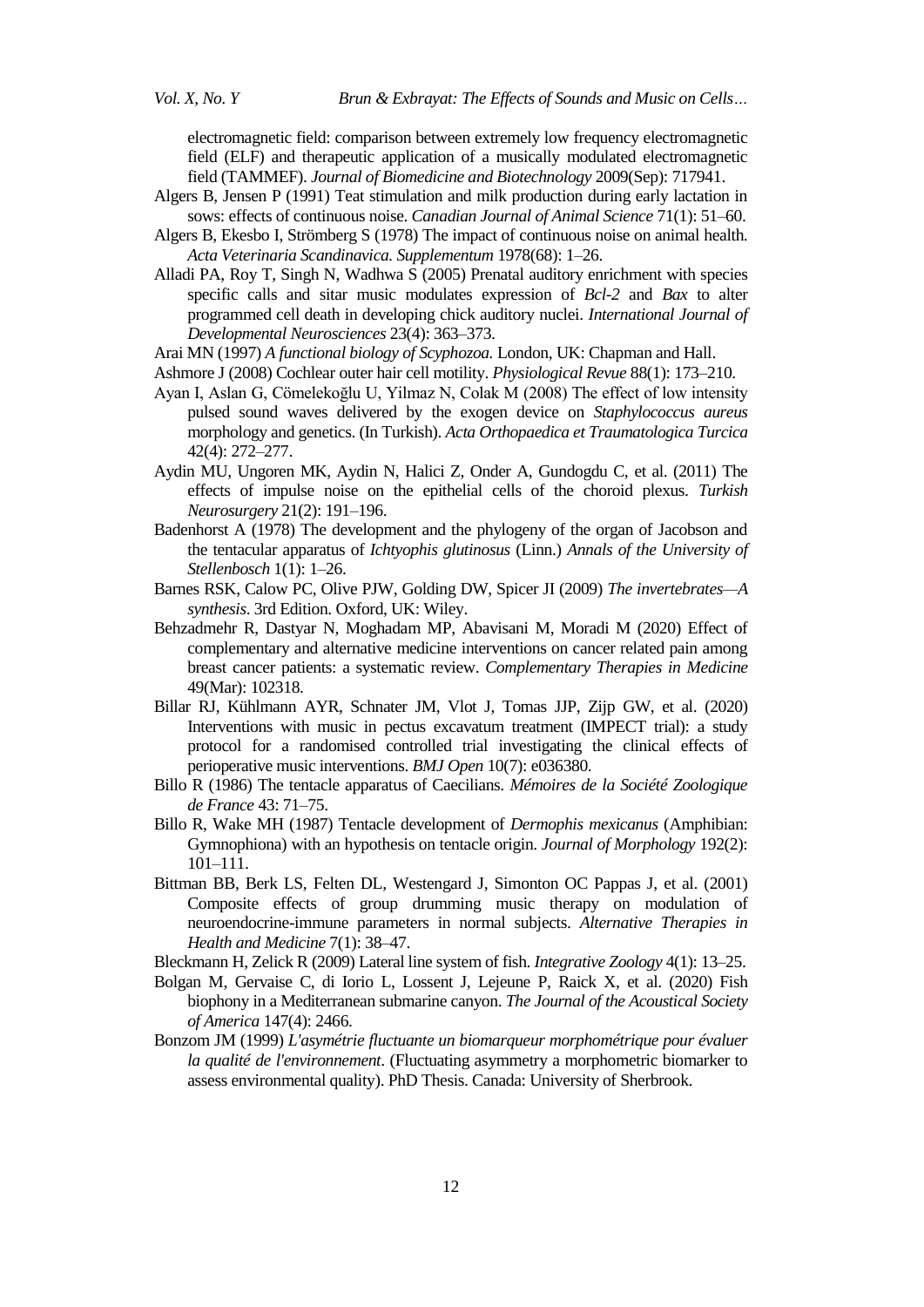- Bowman A, Scottish SPCA, Dowell FJ, Evans NP (2017) The effect of different genres of music on the stress levels of kennelled dogs. *Physiology & Behavior* 15(171): 207– 215.
- Brum J (2012) *Elastographie et retournement temporel des ondes de cisaillement : application à l'imagerie des solides mous*. (Elastography and time reversal of shear waves: application to the imaging of soft solids). PhD Thesis. France: Université de Grenoble.
- Buglione A, Saccone G, Mas M, Raffone A, di Meglio L, di Meglio L, et al. (2020) Effect of music on labor and delivery in nulliparous singleton pregnancies: a randomized clinical trial. *Archives of Gynecology and Obstetrics* 301(3): 693–698.
- Bulut M, Alemdar DK, Bulut A, Şalcı G (2020) The effect of music therapy, hand massage, and kaleidoscope usage on postoperative nausea and vomiting, pain, fear, and stress in children: a randomized controlled trial*. Journal of Perianesthesia Nursing* 35(6): 649–657.
- Cardinale M, Pope MH (2003) The effects of whole body vibration on humans: dangerous or advantageous? *Acta Physiologica Hungarica* 90(3): 195–206.
- Çelebi D, Yılmaz E, Şahin ST, Baydur H (2020) The effect of music therapy during colonoscopy on pain, anxiety and patient comfort: a randomized controlled trial. *Complementary Therapies in Clinical Practices* 2020(38): 101084.
- Chai PR, Gale JY, Patton ME, Schwartz E, Jambaulikar GD, Taylor SW, et al. (2020a) The impact of music on nociceptive processing. *Pain Medicine* 21(11): 3047–3054.
- Chai PR, Schwartz E, Hasdianda MA, Azizoddin DR, Kikut A Jambaulikar GD, et al. (2020b) A brief music app to address pain in the emergency department: prospective study. *Journal of Medical Internet Research* 22(5): e18537.
- Chan DK, Hudspeth AJ  $(2005)$   $Ca<sup>2+</sup>$  current driven nonlinear amplification by the mammalian cochlea *in vitro*. *Nature Neuroscience* 8(2): 149–155.
- Chan JCH, Chan LP, Yeung CP, Tang TW, O YM, Lam, WC (2020) Effect of music on patient experience during intravitreal injection. *Journal of Ophthalmology* 2020(13): 1–6.
- Chivukula V, Ramaswamy S (2014) Effect of different types of music on *Rosa chinensis* plants. *International Journal of Environmental Science and Development* 5(5): 431– 434.
- Choi B, Ghosh R, Gururani MA, Shanmugam G, Jeon J, Kim J, et al. (2017) Positive regulatory role of sound vibration treatment in *Arabidopsis thaliana* against *Botrytis cinerea* infection. *Science Reports* 7: 2527.
- Choi Y, Park JE, Jeong JS, Park JK, Kim J, Jeon S (2016) Sound waves induce neural differentiation of human bone marrow-derived mesenchymal stem cells *via* Ryanodine receptor-induced calcium release and Pyk2 activation. *Applied Biochemistry and Biotechnology* 180(4): 682–694.
- Cimen SG, Oğuz E, Gundogmus AG, Cimen S, Sandikci F, Ayli MD (2020) Listening to music during arteriovenous fistula surgery alleviates anxiety: a randomized singleblind clinical trial. *World Journal of Transplantation* 10(4): 79–89.
- Clark WW (1991) Noise exposure from leisure activities: a review. *The Journal of the Acoustical Society of America* 90(1): 175–181.
- Corallo C, Volpi N, Franci D, Vannoni D, Leoncini R, Landi G, et al. (2013) Human osteoarthritic chondrocytes exposed to extremely low-frequency electromagnetic fields (ELF) and therapeutic application of musically modulated electromagnetic fields (TAMMEF) systems: a comparative study. *Rheumatology International* 33(6): 1567–1575.
- Corallo C, Battisti E, Albanese A, Vannoni D, Leoncini R, Landi G, et al. (2014) Proteomics of human primary osteoarthritic chondrocytes exposed to extremely low-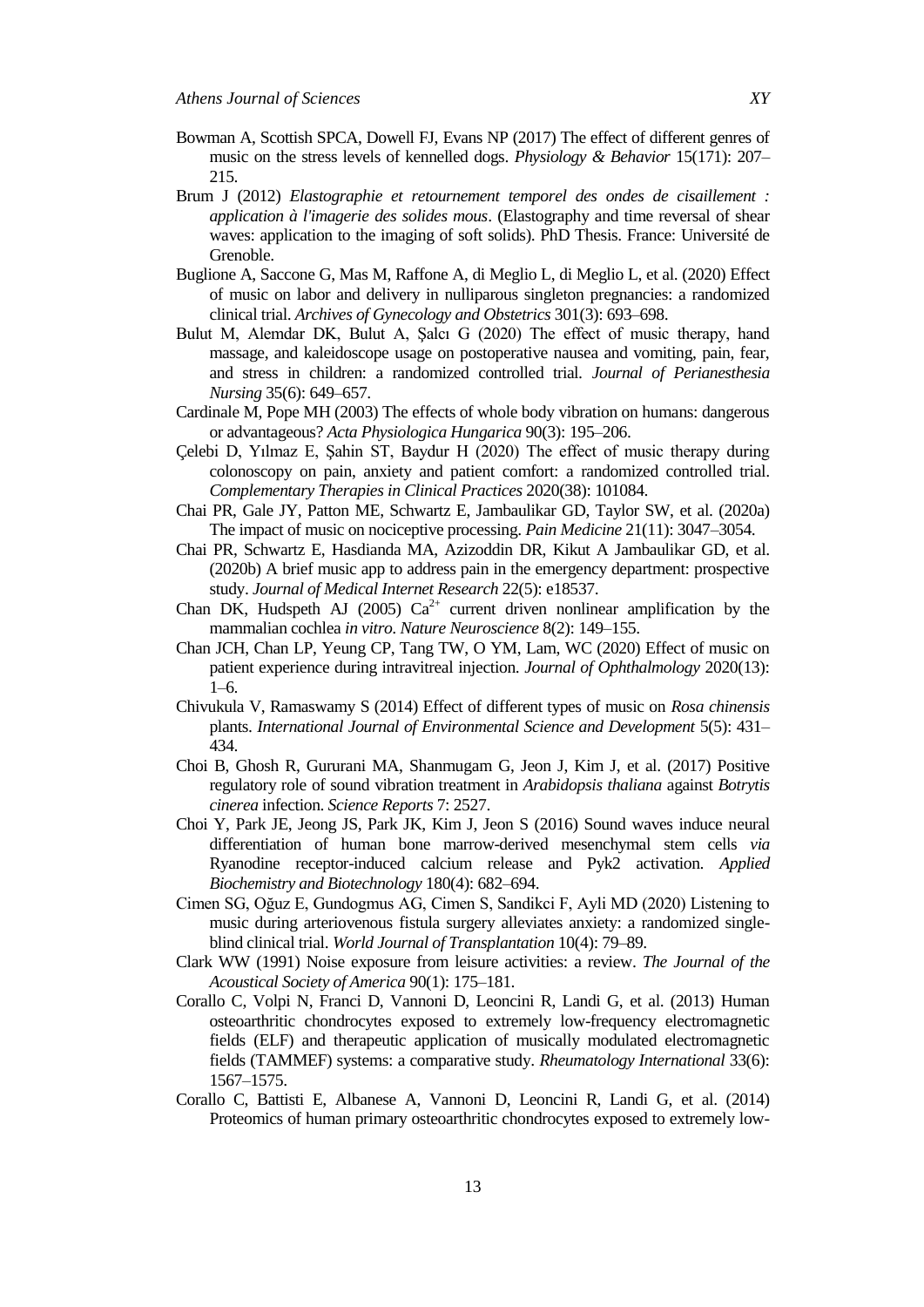frequency electromagnetic fields (ELF EMFs) and to therapeutic application of musically modulated electromagnetic fields (TAMMEF). *Electromagnetic Biology and Medicine* 33(1): 3–10.

- Dai WS, Huang ST, Xu N, Chen Q, Cao H (2020) The effect of music therapy on pain, anxiety and depression in patients after coronary artery bypass grafting. *Journal of Cardiothoracic Surgery* 15(1): 81.
- Daou A, Margoliash D (2021) Intrinsic plasticity and birdsong learning. *Neurobiology of Learning and Memory* 180(Apr): 107407.
- Dávila SG, Campo JL, Gil MG, Prieto MT, Torres O (2011) Effects of auditory and physical enrichment on 3 measurements of fear and stress (tonic immobility duration, heterophil to lymphocyte ratio, and fluctuating asymmetry) in several breeds of layer chicks. *Poultry Science* 90(11): 2459–2466.
- De Luca PA, Vallejo-Marin M (2013) What's the 'buzz' about? The ecology and evolutionary significance of buzz pollination. *Current Opinion in Plant Biology* 16(4): 429–435.
- Dhungana S, Khanal DR, Sharma M, Bhattarai N, Tamang DT, Wasti S, et al. (2018) Effect of music on animal behavior: a review. *Nepalese Veterinary Journal* 35(Aug): 142–149.
- Di Iorio L, Dailianis T, Catalan I, Lejeune P, Parmentier E (2019) An acoustic odyssey: characterisation of the vocal fish community inhabiting Neptune seagrass meadows across the Mediterranean Sea. In *International Bioacoustics Congress*. Brighton, UK.
- Doux A (2019, April 11) *Les protéodies, la musique du vivant*. (Proteodies, the music of life). Des musiques pour guérir. Retrieved from: https://desmusiquespourguerir.com/ les-proteodies-la-musique-du-vivant/. [Accessed 5 June 2021]
- Døving KB, Trotier D (1998) Structure and function of the vomeronasal organ. *Journal of Experimental Biology* 201(21): 2913–2925.
- Dunbar RIM, Pearce E, Tarr B, Makdani A, Bamford J, Smith S, et al. (2021) Cochlear SGN neurons elevate pain thresholds in response to music. *Scientific Reports* 11(1): 14547.
- Erken G, Bor Kucukatay M, Erken HA, Kursunluoglu R, Genc O (2008) Influence of classical and rock music on red blood cell rheological properties in rats. *Medical Science Monitor* 14(1): 28–33.
- Ernberg M, Al-Khdhairi D, Shkola K, Jounger SL, Christidis N (2020) Experimental muscle pain and music, do they interact? *Journal of Oral Pathology and Medicine* 49(6): 522–528.
- Exbrayat JM, Brun C (2019) Some effects of sound and music on organisms and cells: a review. *Annual Research and Review in Biology* 32(2): 1–12.
- Fettiplace R, Hackney CM (2006) The sensory and motor roles of auditory hair cells. *Nature Neuroscience* 7(1): 19–29.
- Fish MP, Mowbray WH (1970) *Sounds of western North Atlantic fishes; a reference file of biological underwater sounds*. Baltimore, Maryland: Johns Hopkins Press.
- Fukui H, Toyoshima AK (2008) Music facilitates the neurogenesis, regeneration and repair of neurons. *Medical Hypotheses* 71(5): 765–769.
- Gagliano M (2013) Green symphonies: a call for studies on acoustic communication in plants. *Behavioral Ecology* 24(4): 789–796.
- Gagliano M, Renton M, Duvdevani N Timmins M, Mancuso S (2012) Acoustic and magnetic communication in plants: Is it possible? *Plant Signaling and Behavior* 7(10): 1346–1348.
- Gamboa J, Cameron MC, Fathi R, Alkousakis T (2020) A review of non-pharmacologic approaches to enhance the patient experience in dermatologic surgery. *Dermatology Online Journal* 26(3): 13030/qt7mp372nd.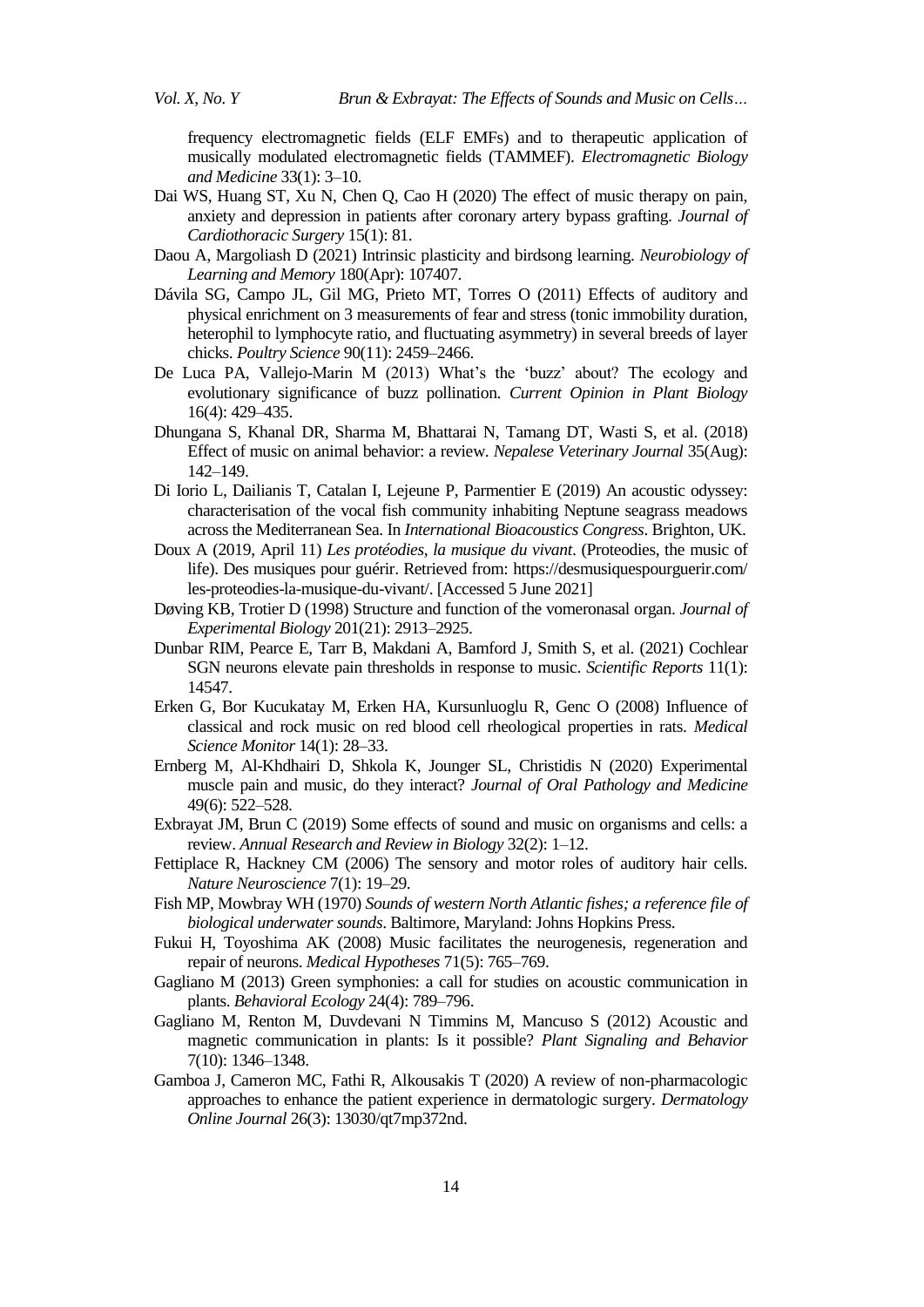- Gangrade A (2012) The effect of music on the production of neurotransmitters, hormones, cytokines, and peptides: a review. *Music and Medicine* 4(1): 40–43.
- Garcia Guerra G, Joffe A, Sheppard C, Hewson K, Dinu IA, de Caen A, et al. (2020) Canadian Critical Care Trials Group. Music use for sedation in critically ill children (MUSiCC trial): study protocol for a pilot randomized controlled trial. *Pilot and Feasibility Studies* 6: 31.
- Gibbs MA, Northcutt RG (2004) Development of the lateral line system in the shovelnose sturgeon. *Brain, Behavior and Evolution* 64(2): 70–84.
- Giordano F, Scarlata E, Baroni M, Gentile E, Puntillo F, Brienza N, et al. (2020) Receptive music therapy to reduce stress and improve wellbeing in Italian clinical staff involved in COVID-19 pandemic: a preliminary study. *The Arts in Psychotherapy* 70(Jul): 101688.
- Gogoularadja A, Bakshi SS (2020) A randomized study on the efficacy of music therapy on pain and anxiety in nasal septal surgery. *International Archives of Otorhinolaryngology* 24(2): e232–e236.
- González-Grajales LA, Pieper L, Görner P, Görner S, Staufenbiel R (2019) Effects of auditory and visual stimuli on glucose metabolism in Holstein dairy cattle. *Acta Veterinaraia Scandinavica* 61(1): 2.
- Grasland-Mongrain P (2013*) Applications de la force de Lorentz en acoustique médicale*. (Applications of the Lorentz force in medical acoustics). PhD Thesis. France: University Lyon 1.
- Guo S, Lu J, Wang Y, Li Y, Huang B, Zhang Y, et al. (2020) Sad music modulates pain perception: an EEG study. *Journal of Pain Research* 13(Aug): 2003–2012.
- Hallmann A (2003) Extracellular matrix and sex-inducing pheromone in *Volvox. International Review of Cytology* 227(Feb): 131–182.
- Hasegawa Y, Kubota N, Inagaki T, Shinagawa N (2001) Music therapy induced alternations in natural killer cell count and function. (In Japanese). *Nihon Ronen Igakkai Zasshi* 38(2): 201–204.
- Hemsworth PH (2003) Human–animal interactions in livestock production. *Applied Animal Behaviour Science* 81(3): 185–198.
- Hirokawa E, Ohira H (2003) The effects of music listening after a stressful task on immune functions, neuroendocrine responses, and emotional states in college students. *Journal of Music Therapy* 40(3): 189–211.
- Hongbo S, Biao L, Bochu W, Kun T, Yilong L (2008) A study on differentially expressed gene screening of Chrysanthemum plants under sound stress. *Comptes Rendus Biologies* 331(5): 329–333.
- Howlin C, Rooney B (2020) The cognitive mechanisms in music listening interventions for pain: a scoping review*. Journal of Music Therapy* 57(2): 127–167.
- Huby A, Lowie A, Herrel A, Vigouroux R, Frederic B, Raick X, et al. (2019) Functional diversity in biters: the evolutionary morphology of the oral jaw system in pacus, piranhas and relatives (Teleostei: Serrasalmidae). *Biological Journal of the Linnean Society* 127(4): 722–741.
- Hurnik JF, Johnson L (1997) Effect of music on voluntary approach of dairy cows to an automatic milking system. *Applied Animal Behaviour Science* 53(3): 175–182.
- Icard-Arcizet D (2007) *Modifications mécaniques et biologiques induites dans des cellules en culture par l'application locale d'une force contrôlée*. (Mechanical and biological changes induced in cells in culture by the local application of a controlled force). PhD Thesis. France: Université Paris-Diderot.
- Ikushima N, Maruyama S (2007) The protoplasmic connection in *Volvox*. *Journal of Eukariotic Microbiology* 15(1): 136–140.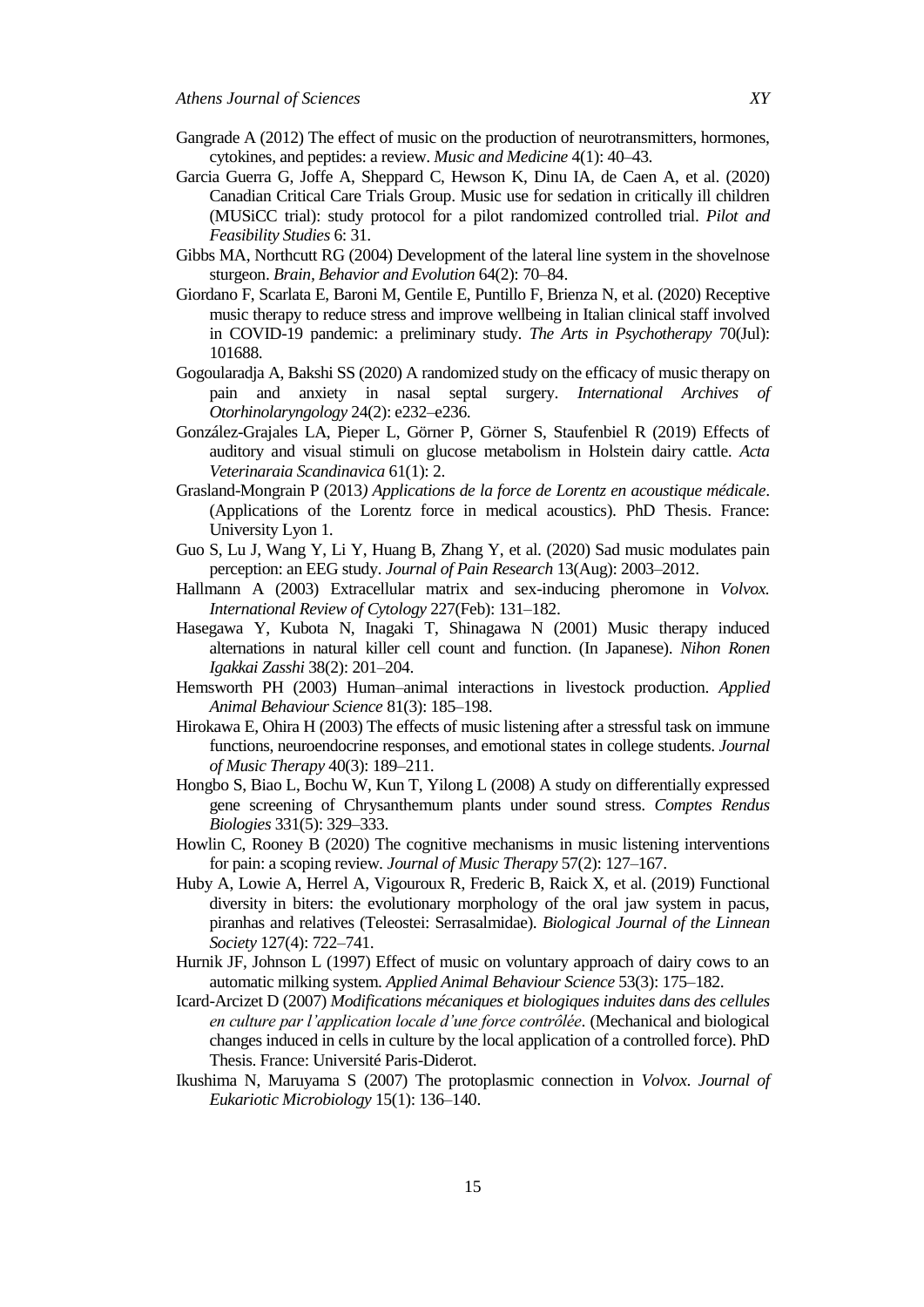- Järvelä I (2018) Genomics studies on musical aptitude, music perception, and practice. *Annals of the New York Academy of Sciences* 1423(1): 82–91.
- Johnson AJ, Elkins GR (2020) Effects of music and relaxation suggestions on experimental pain. *International Journal of Clinical and Experimental Hypnosis* 68(2): 225–245.
- Jones WD, Kalantari A, Otte A (2020) Neurostimulation durch Musik. (Neurostimulation through music). *MMW Fortschritte der Medizin* 162(suppl 4): 3–8.
- Kanduri C, Kuusi T, Ahvenainen M, Philips AK, Lähdesmäki H, Järvelä I (2015) The effect of music performance on the transcriptome of professional musicians. *Scienctific Reports* 25(5): 9506.
- Kathpalia P, Nag TN, Chattopadhyay P, Sharma A, Bhat MA, Roy TS, et al. (2019) *In ovo* sound stimulation mediated regulation of BDNF in the auditory cortex and hippocampus of neonatal chicks. *Neuroscience* 408(Apr): 293–307.
- Kemp A (2020) *The effects of music on dairy production*. PhD Thesis. Kentucky, USA: Murray State University.
- Kenison L (2016) *The effects of classical music on dairy cattle*. PhD Thesis. USA: Alfred University.
- Khait I, Lewin-Epstein O, Sharon R, Saban K, Perelman R, Boonman A, et al. (2019) *Plants emit informative airborne sounds under stress*. Preprint BioRxiv 2019.
- Kim H, Lee MH, Chang HK, Lee TH, Lee HH, Shin MC, et al. (2006) Influence of prenatal noise and music on the spatial memory and neurogenesis in the hippocampus of developing rats. *Brain and Development* 28(Mar): 109–114.
- King RD, Angus CG (1996) PM Protein music. *Cabios Applications Note* 12(3): 251– 252.
- King B, Hu H, Long JA (2018) Electroreception in early vertebrates: survey, evidence and new information. *Palaeontology* 61(3): 325–358.
- Köhler F, Martin ZF, Hertrampf RS, Gäbel C, Kessler J, Ditzen B, et al. (2020) Music therapy in the psychosocial treatment of adult cancer patients: a systematic review and meta-analysis. *Frontiers in Psychology* 11(Apr): 651.
- Kothari V, Sarvaiya N (2017) Audible sound in form of music can influence microbial growth, metabolism and antibiotic susceptibility. *Journal of Applied Biotechnology and Bioengineering* 2(19): 212–219.
- Kothari V, Joshi C, Patel P, Mehta M, Dubey S, Mishra B, et al. (2018) Influence of a Mono-Frequency Sound on Bacteria can be a Function of the Sound-Level. *Indian Journal of Science and Technology* 11(4): 1–9.
- Kramer G (1994) *Auditory display: sonification, audification, and auditory interface*. Boca Raton, USA, London, UK, New York, USA: CRC Press.
- Kumeta M, Takahashi D, Takeyasu K, Yoshimura SH (2018) Cell type-specific suppression of mechanosensitive genes by audible sound stimulation. *PLoS One*  13(1): e0188764.
- Le Moëne O, Ågmo A (2018a) Responses to positive and aversive stimuli in estrous female rats housed in a seminatural environment: Effects of yohimbine and chlordiazepoxide. *Pharmacology, Biochemistry and Behavior* 179(Apr): 43–54.
- Le Moëne O, Ågmo A (2018b) Behavioral responses to emotional challenges in female rats living in a seminatural environment: the role of estrogen receptors. *Hormones and Behavior* 106(Nov): 162–177.
- Le Moëne O, Stavarache M, Ogawa S, Musatov S, Ågmo A (2019) Estrogen receptors α and  $\beta$  in the central amygdala and the ventromedial nucleus of the hypothalamus: sociosexual behaviors, fear and arousal in female rats during emotionally challenging events. *Behavioural Brain Research* 367(Jul): 128–142.
- Lemarquis P (2009) *Sérénade pour un cerveau musicien*. (Serenade for a brain musician). Paris, France: Odile Jacob.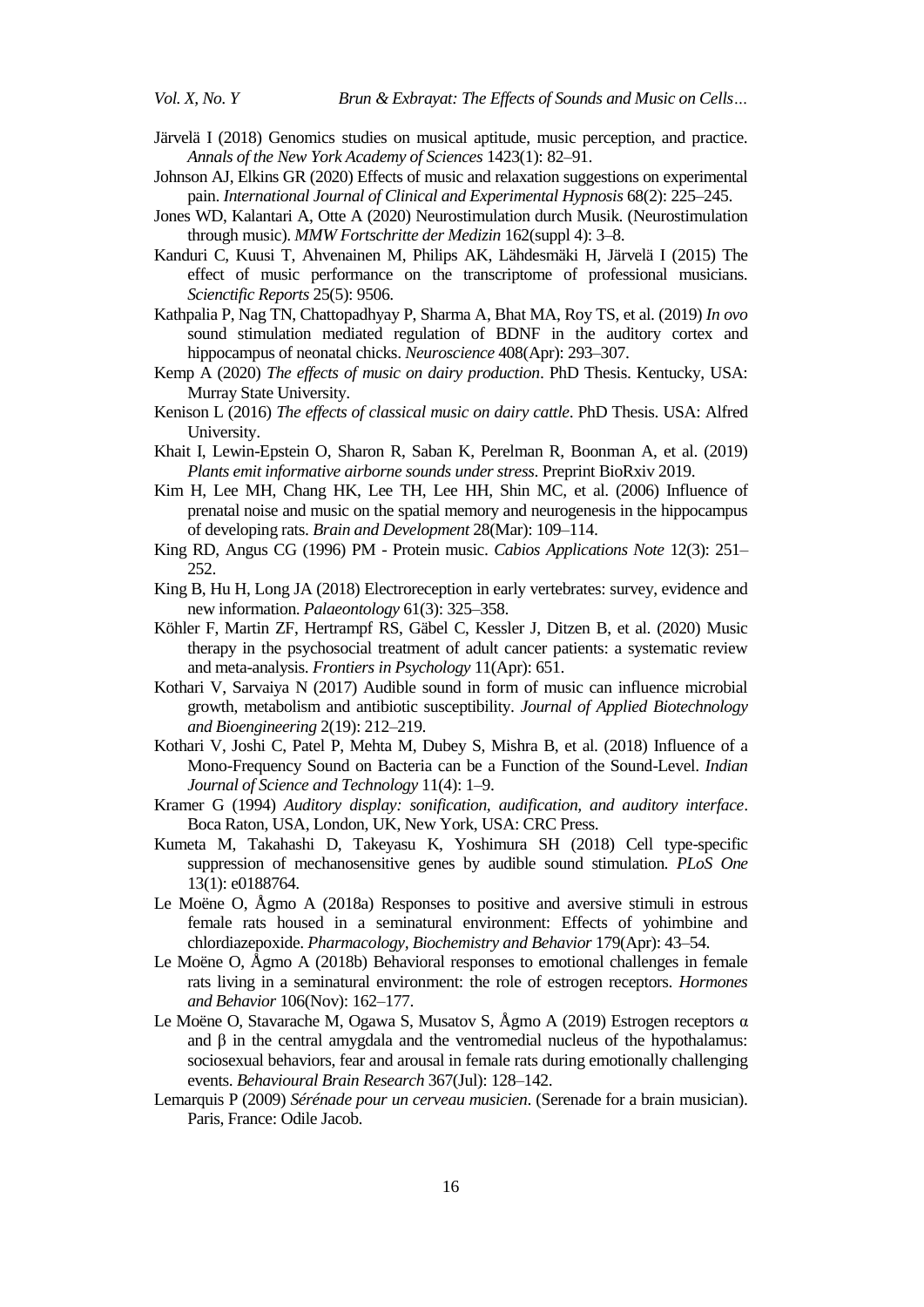- Lemarquis P (2021) *Les pouvoirs de la musique sur le cerveau des enfants et des adultes*. (The powers of music on the brain of children and adults). Paris, France: Odile Jacob.
- Lestard NR, Capella MA (2016) Exposure to music alters cell viability and cell motility of human non-auditory cells in culture. *Evidence-Based Complementary and Alternative Medicine* 2016(23): 1–7.
- Lestard NR, Valente RC, Lopes AG, Capella MA (2013) Direct effects of music in nonauditory cells in culture. *Noise Health* 15(66): 307–314.
- Lim W, Mayer B, Pawson T (2015) *Cell signaling: principles and mechanisms*. New York, US: Garland Science.
- Lopez-Ribera I, Vicient CM (2017) Drought tolerance induced by sound in Arabidopsis plants. *Plant Signaling and Behavior* 12(10): e1368938.
- Lopez-Teijón M, Castelló C, Asencio M, Fernández P, Farreras A, Rovira S, et al. (2015) Improvement of fertilization rates of in vitro cultured human embryos by exposure to sound vibrations. *Journal of Fertilization: In Vitro-IVF-Worldwide, Reproductive Medicine, Genetics and Stem Cell Biology* 3(4): 1000160.
- Lu Y, Liu M, Shi S, Jiang H, Yang L, Liu X, et al. (2010) Effects of stress in early life on immune functions in rats with asthma and the effects of music therapy. *Journal of Asthma* 47(4): 526–531.
- Lu SY, Peng GY, Gu LG, Li ZM, Yin SJ (2013) Effect and mechanisms of gong-tone music on the immunological function in rats with Liver (Gan)-qi depression and Spleen (Pi)-qi deficiency syndrome in rats. *Chinese Journal of Integrative Medicine* 19(3): 212–216.
- Martin J, Le Faucheur L, Pondarré C, Carlier-Gonod A, Baeza-Velasco C (2020) Effets d"une intervention musicale standardisée sur la gestion de la douleur et de l"anxiétéétat des adolescents drépanocytaires. (Effects of a standardized music intervention on the management of pain and state-anxiety in adolescents with sickle cell disease). *Soins Pediatrie/Puericulture* 41(314): 35–41.
- Matsuhashi M, Pankrushina AN, Takeuchi S, Ohshima H, Miyoi H, Endoh K, et al. (1998) Production of sound waves by bacterial cells and the response of bacterial cells to sound. *The Journal of General and Applied Microbiology* 44(1): 49–55.
- Mayoud L, Lemarquis P (2019) *L'invitation à la beauté: L'ouverture au monde par l'empathie esthétique*. (The invitation to beauty: openness to the world through aesthetic empathy). Paris et Lyon, France: Vrin et IIEE.
- McCarthy DO, Ouimet ME, Daun JM (1992) The effects of noise stress on leukocyte function in rats. *Research in Nursing and Health* 15(2): 131–137.
- Mehr SA, Krasnow MM, Bryant GA, Hagen EH (2020) Origins of music in credible signaling. *Behavioral and Brain Sciences* 44(Aug): e60.
- Mishra RC, Ghosh R, Bae H (2016) Plant acoustics: in the search of a sound mechanism for sound signaling in plants. *Journal of Experimental Botany* 67(15): 4483–4494.
- Mohammed T, Murphy MF, Lilley F, Burton DR, Bezombes F (2016) The effects of acoustic vibration on fibroblast cell migration. *Materials Science and Engineering C: Materials for Biological Applications* 69(Dec): 1256–1262.
- Moore J (2006) *An introduction to the invertebrates*. Cambridge, UK: Cambridge University Press.
- Mortazavian AM (2012) Music affects survival and activity of microorganisms. *Archives of Advances in Biosciences* 3(4): 1.
- Moss CF, Sinha SR (2003) Neurobiology of echolocation in bats. *Current Opinion in Neurobiology* 13(6): 751–758.
- Muehsam D, Ventura C (2014) Life rhythm as a symphony of oscillatory patterns: electromagnetic energy and sound vibration modulates gene expression for biological signaling and healing. *Global Advances in Health and Medicine* 3(2): 40–55.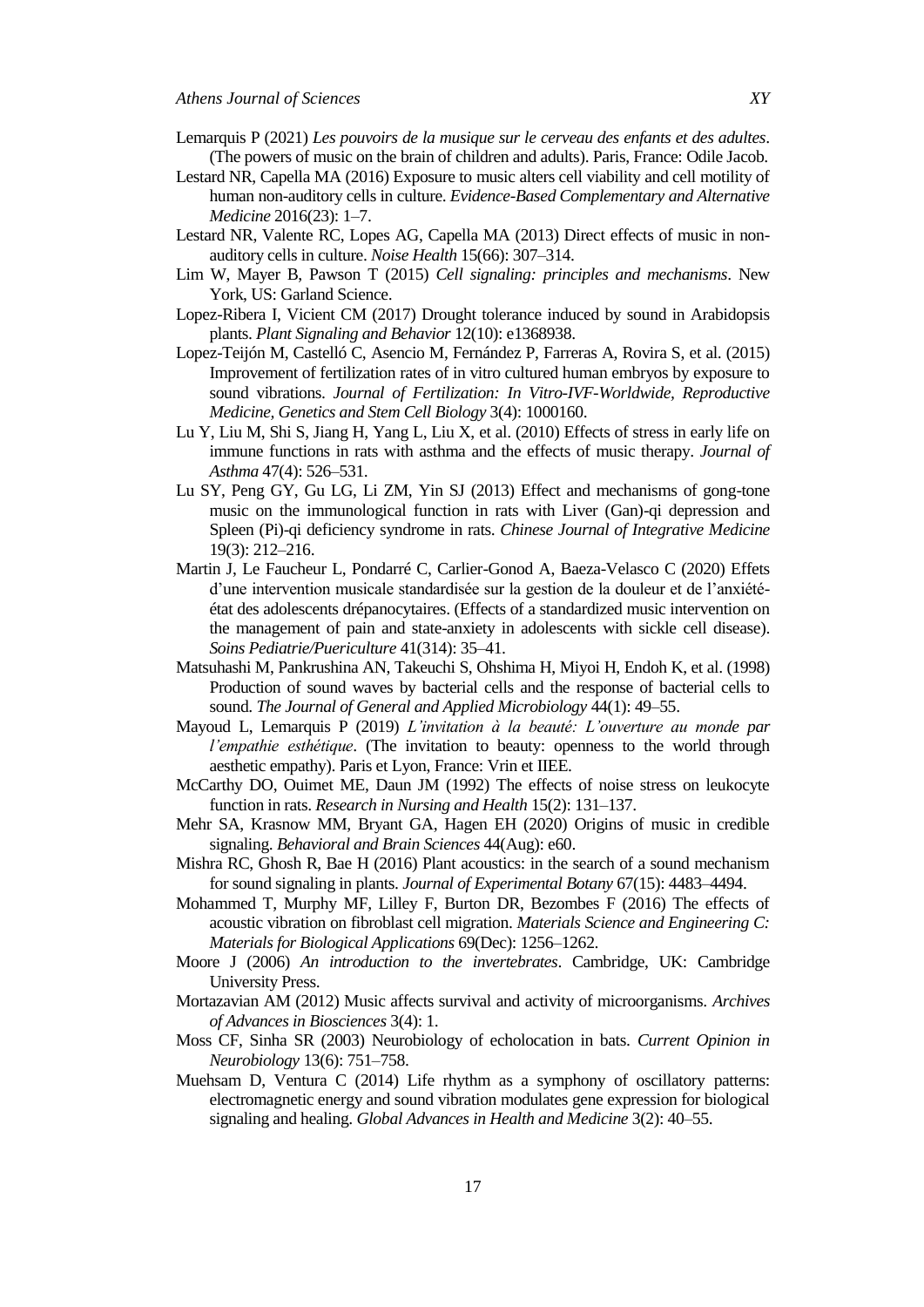- Müller U (2008) Cadherins and mechanotransduction by hair cells. *Current Opinion in Cell Biology* 20(5): 557–566.
- Nair PS, Kuusi T, Ahvenainen M, Philips AK, Järvelä I (2019) Music-performance regulates microRNAs in professional musicians. *PeerJ* 7(1): e6660.
- Nair PS, Raijas P, Ahvenainen M, Philips AK, Ukkola-Vuoti L, Irma Järvelä I (2021) Music-listening regulates human microRNA expression. *Epigenetics* 16(5): 554–566.
- National Research Council (US) Committee on Assessment of the Possible Health Effects of Ground Wave Emergency Network (1993) *Assessment of the possible health effects of ground wave emergency network*. Washington DC, US: National Academies Press.
- Nelson A, Hartl W, Jauch KW, Fricchione GL, Benson H, Warshaw AL, et al. (2008) The impact of music on hypermetabolism in critical illness. *Current Opinion in Clinical Nutrition and Metabolic Care* 11(6): 790–794.
- Norris V, Hyland GJ (1997) Do bacteria sing? Sonic intercellular communication between bacteria may reflect electromagnetic intracellular communication involving coherent collective vibrational modes that could integrate enzyme activities and gene expression. *Molecular Microbiology* 24(4): 879–880.
- Nuñez MJ, Maña P, Liñares D, Riveiro MP, Balboa J, Suarez-Quintanilla J, et al. (2002) Music, immunity and cancer. *Life Sciences* 71(9): 1047–1057.
- Oikkonen J, Onkamo P, Järvelä I, Kanduri C (2016) Convergent evidence for the molecular basis of musical traits. *Scientific Reports* 6(1): 39707.
- Pandey M, Singh C, Goud ESK, Vedamurthy VG, Singh D, Onteru SK (2021) Effect of Vedic music on steroidogenic gene expression in 3D-cultured buffalo granulosa cell spheroids model system, a pilot study. *Reproduction in Domestic Animals* 56(2): 231- 238.
- Parmentier E, Lecchini D, Mann D (2016) Sound production in damselfishes. In E Parmentier, B Frédérich (eds.), *Biology of Damselfishes*, 204–228. New York, US: CRC Press.
- Payne R (1984) *Communication and behavior of whales*. Boulder, Col, US: Westview Press.
- Pérez-Eizaguirre, M, Vergara-Moragues E (2020) Music therapy interventions in palliative care: A systematic review. *Journal of Palliative Care* 36(3): 194–205.
- Petrovszki P, Sebők-Nagy K, Páli T (2021) The activity of native vacuolar proton-ATPase in an oscillating electric field - Demystifying an apparent effect of music on a biomolecule*. Frontiers in Molecular Biosciences* 8(Nov): 772167.
- Polascik BA, Tan DJA, Raghunathan K, Kee HM, Lee A, Sng BL, et al. (2021) Acceptability and feasibility of perioperative music listening: a rapid qualitative inquiry approach. *Journal of Music Therapy* 58(1): 43–69.
- Pulcrano S, di Porzio U (2021) The alchemy of music and the brain. *Academia Letters*, Art 4185.
- Qin YC, Lee WC, Choi YC, Kim TW (2003) Biochemical and physiological changes in plants as a result of different sonic exposures. *Ultrasonics* 41(5): 407–411.
- Rabbitt RD, Boyle R, Highstein SM (2010) Mechanical amplification by hair cells in the semicircular canals. *PNAS* 107(8): 3864–3869.
- Raick X, Leccini D, Kever L, Colleye O, Bertucci F, Parmentier E (2018) Sound production mechanism in triggerfish (Balistidae): a synapomorphy. *Journal of Experimental Biology* 221(1): jeb168948.
- Ramírez-Rivera S, Bernal G (2019) Music is capable of inducing changes in gene expression in gastric cancer cells. *Journal of Gastrointestinal Cancer* 50(1): 175–180.
- Roth A, Tscharntke H (1976) Ultrastructure of the ampullary electroreceptors in lungfish and Brachiopterygii. *Cell and Tissue Research* 173(1): 95–108.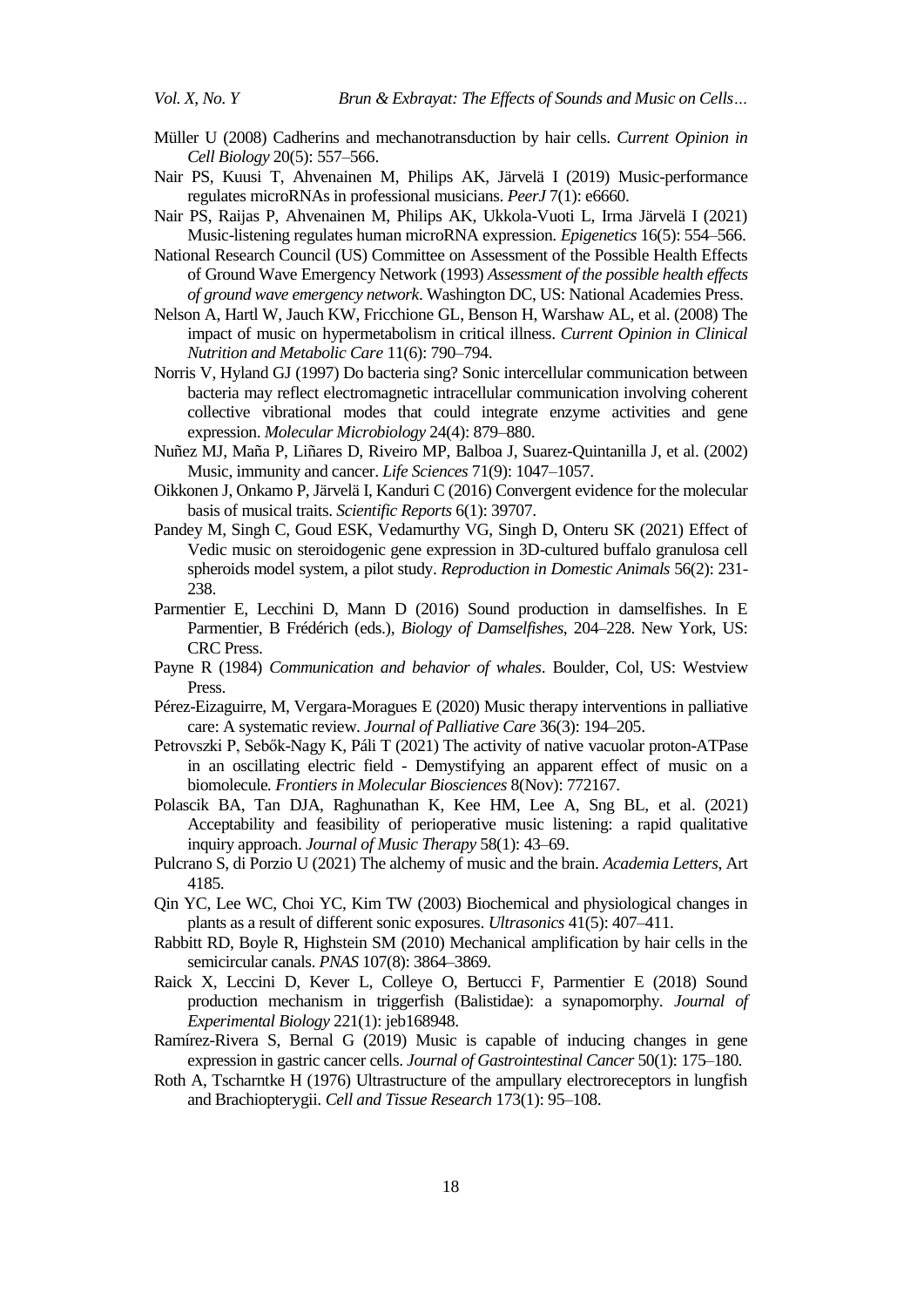- Russo C, Patanè M, Pellitteri R, Stanzani S, Russo A (2021) Prenatal music exposure influences weight, ghrelin expression, and morphology of rat hypothalamic neuron cultures. *International Journal of Developmental Neuroscience* 81(2): 151–158.
- Russo C, Russo A, Gulino R, Pellitteri R, Stanzani S (2017) Effects of different musical frequencies on NPY and Ghrelin secretion in the rat hypothalamus. *Brain Research Bulletin* 132(Jun): 204–212.
- Sambraus HH, Hecker PA (1985) Zum Einfluss von Geräuschen auf die Milchleistung von Kühen. (On the influence of noise on the milk yield of cows). *Berliner und Münchener Tierärztliche Wochenschrift* 98: 298–302.
- Sanyal T, Palanisamy P, Nag TC, Roy TS, Wadhwa S (2013) Effect of prenatal loud music and noise on total number of neurons and glia, neuronal nuclear area and volume of chick brainstem auditory nuclei, field L and hippocampus: a stereological investigation. *International Journal of Developmental Neuroscience* 31(4): 234–244.
- Saraogi M, Geraghty RM, Hameed B, Rob S, Pietropaolo A, Sarica K, et al. (2020) Role of complementary medicine (music, acupuncture, acupressure, TENS and audio-visual distraction) in shockwave lithotripsy (SWL): a systematic review from EAU sections of urolithiasis (EULIS) and uro-technology (ESUT). *Urology* 145(Nov): 38–51.
- Sarvaiya N, Kothari V (2015) Effect of audible sound in form of music on microbial growth and production of certain important metabolites. *Microbiology* 84(2): 227– 235.
- Savage PE, Loui P, Tarr B, Schachner A, Glowacki L, Mithen S, et al. (2020) Music as a coevolved system for social bonding. *Behavioral and Brain Sciences* 44(Aug): e59.
- Sheikhi S, Saboory E (2015) Neuroplasticity changes of rat brain by musical stimuli during fetal period. *Cell Journal* 16(4): 448–455.
- Schöner MG, Simon R, Schöner CR (2016) Acoustic communication in plant-animal interactions. *Current Opinion in Plant Biology* 32(Aug): 88–95.
- Shah A, Raval A, Kothari V (2016) Sound stimulation can influence microbial growth and production of certain key metabolites. *Journal of Microbiology, Biotechnology and Food Sciences* 9(5): 330–334.
- Shaobin G, Wu Y, Li K, Ma S, Wang Q, Wang R (2010) A Pilot study of the effect of audible sound on the growth of *Escherichia coli*. *Colloids and Surfaces B: Biointerfaces* 78(2): 367–371.
- Suga N, O'Neill WE (1979) Neural axis representing target range in the auditory cortex of the mustache bat. *Science* 206(4416): 351–353.
- Syrovatkina V, Alegre KO, Dey R, Huang XY (2016) Regulation, signaling, and physiological functions of G-proteins. *Journal of Molecular Biology* 428(19): 3850– 3868.
- Uchiyama M, Jin X, Zhang Q, Amano A, Bashuda H, Niimi N (2012a) Auditory stimulation of opera music induced prolongation of murine cardiac allograft survival and maintained generation of regulatory CD4+CD25+ cells. *Journal of Cardiothoracic Surgery* 7(Mar): 26.
- Uchiyama M, Jin X, Zhang Q, Amano A, Watanabe T, Niimi, M (2012b) Music exposure induced prolongation of cardiac allograft survival and generated regulatory  $CD4^+$ cells in mice. *Transplantation Proceedings* 44(4): 1076–1079.
- Usui C, Kirino E, Tanaka S, Inami R, Nishioka K, Hatta K, et al. (2020) Music intervention reduces persistent fibromyalgia pain and alters functional connectivity between the insula and default mode network. *Pain Medicine* 21(8): 1546–1552.
- Vannoni D, Albanese A, Battisti E, Aceto E, Giglioni S, Corallo C, et al. (2012) *In vitro* exposure of human osteoarthritic chondrocytes to ELF fields and new therapeutic application of musically modulated electromagnetic fields: biological evidence. *Journal of Biological Regulators and Homeostatic Agents* 26(1): 39–49.